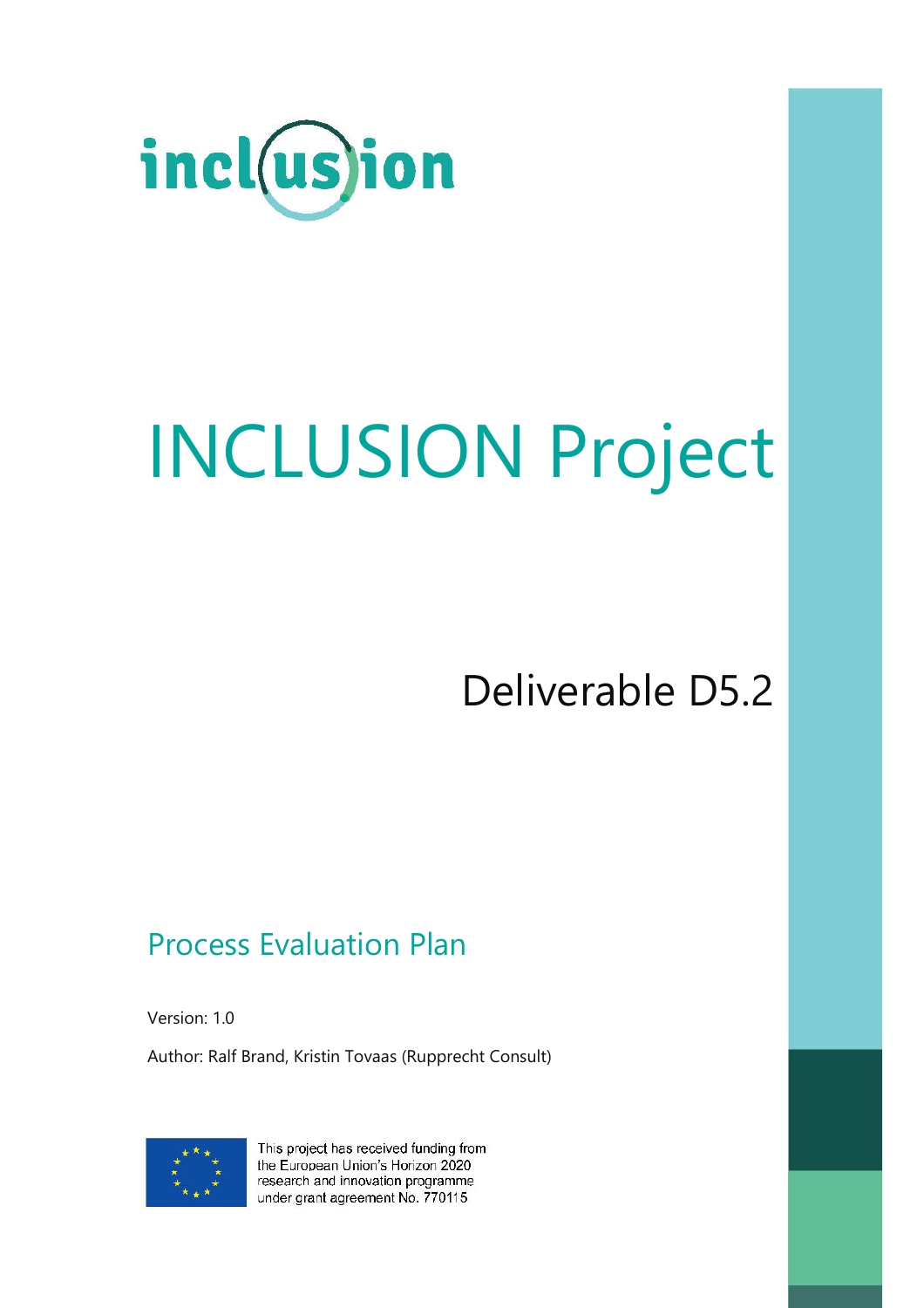



The sole responsibility for the content of this document lies with the authors. It does not necessarily reflect the opinion of the European Union. Neither the INEA nor the European Commission are responsible for any use that may be made of the information contained therein.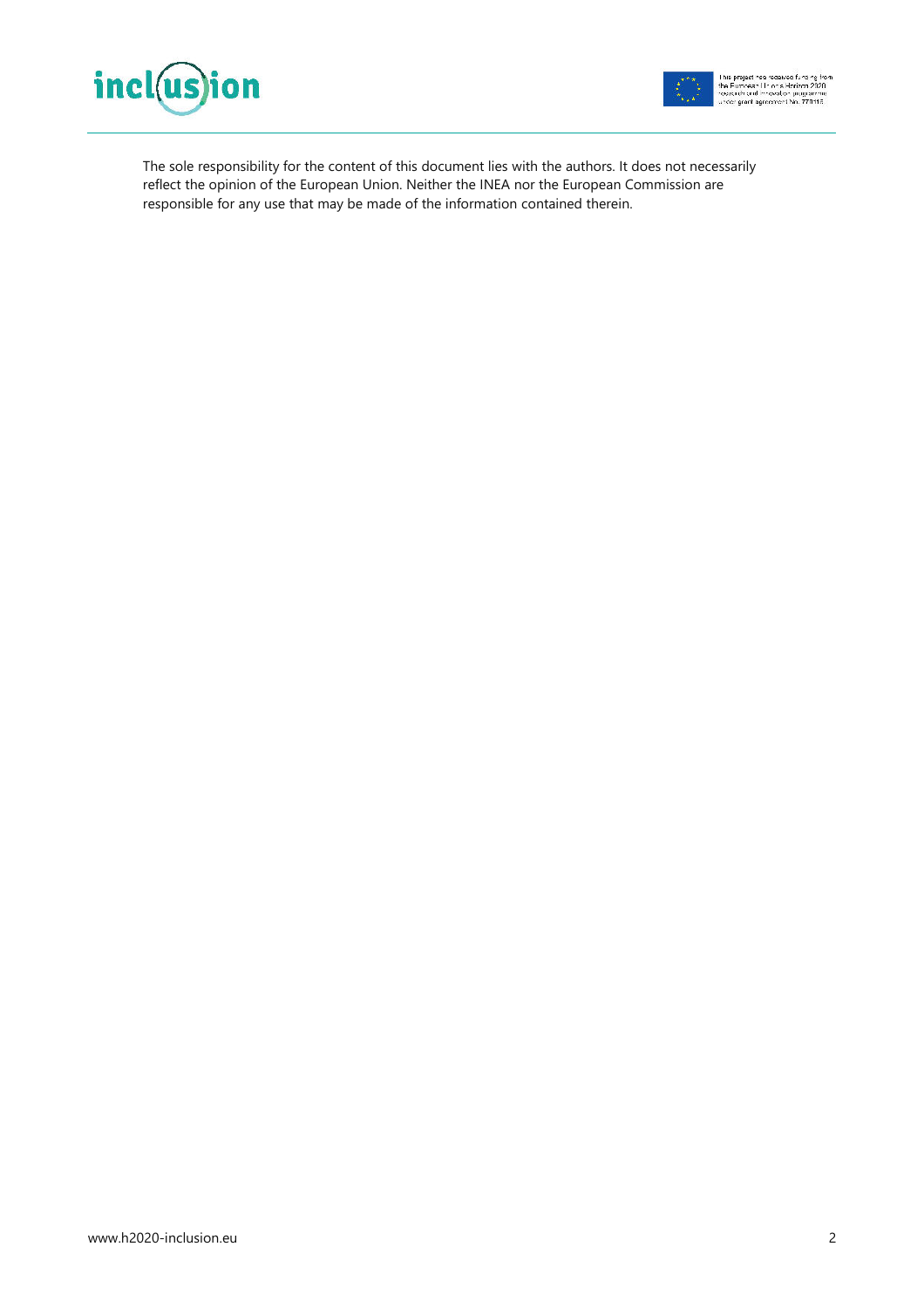



# Document Control Page

| <b>Title</b>                 |               | <b>Process Evaluation Plan</b>                                                                                                                                                                                                                                                                                                                                                                                                                                                                                                                                                                                                                                                                                                                                                                                                                                                                                                              |                                                                                                                                      |  |
|------------------------------|---------------|---------------------------------------------------------------------------------------------------------------------------------------------------------------------------------------------------------------------------------------------------------------------------------------------------------------------------------------------------------------------------------------------------------------------------------------------------------------------------------------------------------------------------------------------------------------------------------------------------------------------------------------------------------------------------------------------------------------------------------------------------------------------------------------------------------------------------------------------------------------------------------------------------------------------------------------------|--------------------------------------------------------------------------------------------------------------------------------------|--|
| <b>Editor</b>                |               | Ralf Brand                                                                                                                                                                                                                                                                                                                                                                                                                                                                                                                                                                                                                                                                                                                                                                                                                                                                                                                                  |                                                                                                                                      |  |
| <b>Contributors</b>          |               | <b>Kristin Tovaas</b>                                                                                                                                                                                                                                                                                                                                                                                                                                                                                                                                                                                                                                                                                                                                                                                                                                                                                                                       |                                                                                                                                      |  |
| <b>Nature</b>                |               | R                                                                                                                                                                                                                                                                                                                                                                                                                                                                                                                                                                                                                                                                                                                                                                                                                                                                                                                                           |                                                                                                                                      |  |
| <b>Dissemination Level</b>   |               | PU                                                                                                                                                                                                                                                                                                                                                                                                                                                                                                                                                                                                                                                                                                                                                                                                                                                                                                                                          |                                                                                                                                      |  |
| <b>Version number</b>        |               | 1.2                                                                                                                                                                                                                                                                                                                                                                                                                                                                                                                                                                                                                                                                                                                                                                                                                                                                                                                                         |                                                                                                                                      |  |
| <b>Planned Delivery Date</b> |               | 31 October 2018                                                                                                                                                                                                                                                                                                                                                                                                                                                                                                                                                                                                                                                                                                                                                                                                                                                                                                                             |                                                                                                                                      |  |
| <b>Version date</b>          |               | 06 December 2018                                                                                                                                                                                                                                                                                                                                                                                                                                                                                                                                                                                                                                                                                                                                                                                                                                                                                                                            |                                                                                                                                      |  |
| <b>Abstract</b>              |               | This document describes the rationale, approach and concrete<br>methods of the INCLUSION process evaluation, starting with an<br>executive summary as Chapter 1. Chapter 2 presents a general<br>overview of the INCLUSION project as such while chapter 3<br>introduces key aspects of INCLUSION's process evaluation task 5.2.<br>The ensuing chapter 4 elaborates this further by defining in greater<br>detail the purposes of a process evaluation in general.<br>Concrete data gathering methods are described in chapter 5 while<br>chapter 6 spells out the responsibilities of relevant consortium<br>partners for specific tasks. A set of concrete evaluation questions (a<br>so called "questions bank") is being presented in chapter 7, followed<br>by a chapter 8 on the data analysis procedures. The final chapter 9 is<br>dedicated to important ethical aspects and data protection issues of<br>the process evaluation. |                                                                                                                                      |  |
| <b>Keywords</b>              |               |                                                                                                                                                                                                                                                                                                                                                                                                                                                                                                                                                                                                                                                                                                                                                                                                                                                                                                                                             | Process evaluation; INCLUSION; quality criteria; questions bank; data<br>gathering; interviews; focus groups; surveys; data analysis |  |
| <b>Version</b>               | <b>Date</b>   | <b>Modified by</b>                                                                                                                                                                                                                                                                                                                                                                                                                                                                                                                                                                                                                                                                                                                                                                                                                                                                                                                          | <b>Comments</b>                                                                                                                      |  |
| 0.1                          | Sept. 10 2018 | Kristin Tovaas                                                                                                                                                                                                                                                                                                                                                                                                                                                                                                                                                                                                                                                                                                                                                                                                                                                                                                                              | Outline                                                                                                                              |  |
| 0.5                          | Sept. 12 2018 | Ralf Brand                                                                                                                                                                                                                                                                                                                                                                                                                                                                                                                                                                                                                                                                                                                                                                                                                                                                                                                                  | Draft text                                                                                                                           |  |
| 0.9                          | Sept. 28 2018 | <b>Ralf Brand</b>                                                                                                                                                                                                                                                                                                                                                                                                                                                                                                                                                                                                                                                                                                                                                                                                                                                                                                                           | First share-worthy draft                                                                                                             |  |
| 1.0                          | Dec. 6 2018   | Ralf Brand                                                                                                                                                                                                                                                                                                                                                                                                                                                                                                                                                                                                                                                                                                                                                                                                                                                                                                                                  | Version with comments from reviewers (Memex<br>and BUSUP) incorporated                                                               |  |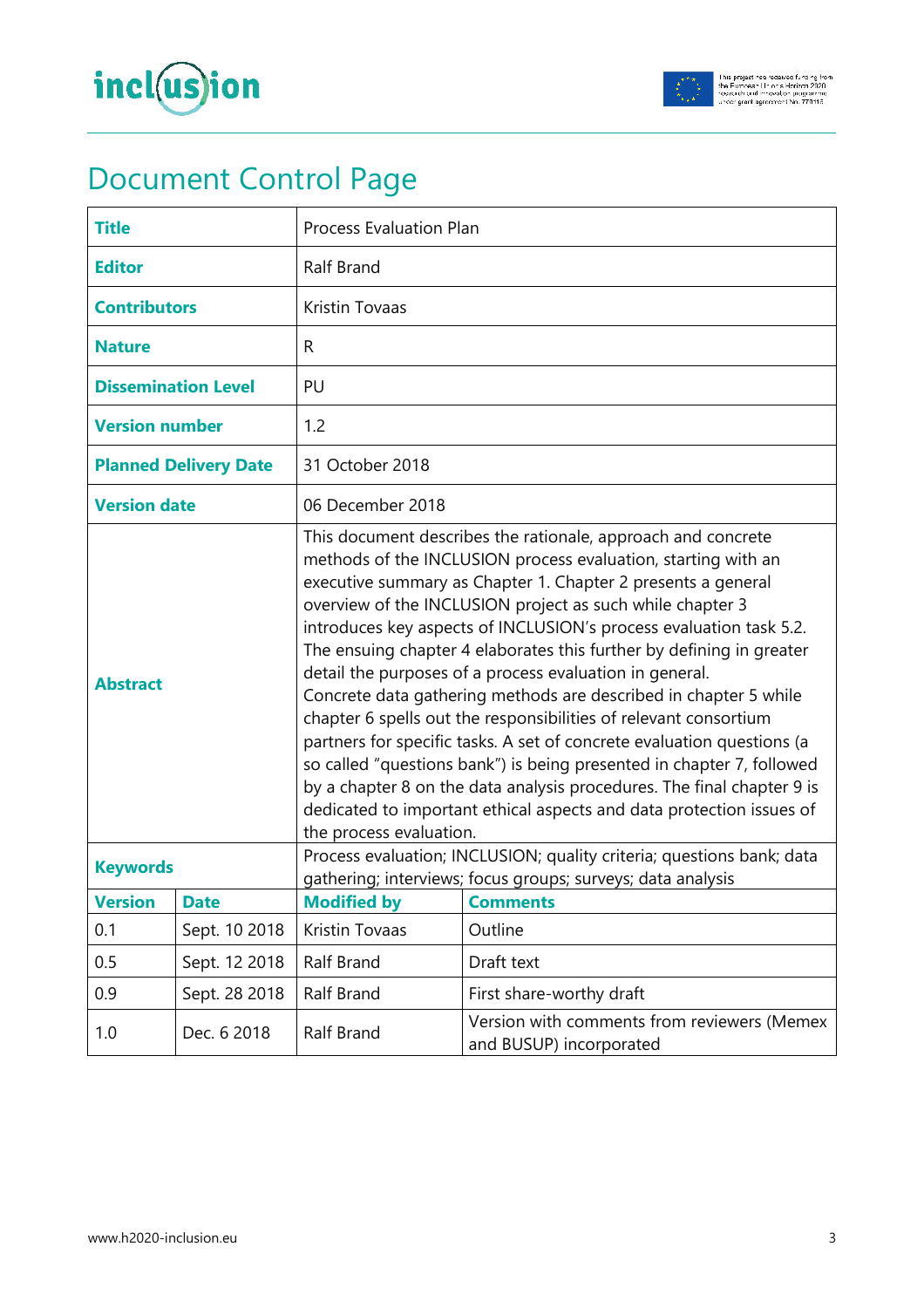



### **Contents**

| 1              |                | <b>Executive Summary</b>                     | 5  |
|----------------|----------------|----------------------------------------------|----|
| $\overline{2}$ |                | Introduction to the INCLUSION project        | 6  |
| 3              |                | Process Evaluation of INCLUSION's Pilot Labs | 8  |
| 4              |                | The purpose of Process Evaluation            | 9  |
| 5              | Data gathering |                                              |    |
|                | 5.1            | Online survey                                | 11 |
|                | 5.2            | Semi-structured interviews                   | 11 |
|                | 5.3            | Interactive drawing exercises                | 12 |
|                | 5.4            | Focus groups                                 | 12 |
|                | 5.5            | Timing                                       | 13 |
|                | 5.6            | Data Recording and Storage                   | 14 |
| 6              |                | Responsibilities                             | 14 |
| 7              |                | Questions bank                               | 15 |
| 8              |                | Analysis and Conclusions                     | 21 |
| 9              |                | Ethical conduct                              | 23 |
|                | 9.1            | Ethical principles                           | 23 |
| 10             |                | Bibliography                                 | 26 |
|                |                | <b>INCLUSION</b> consortium                  | 27 |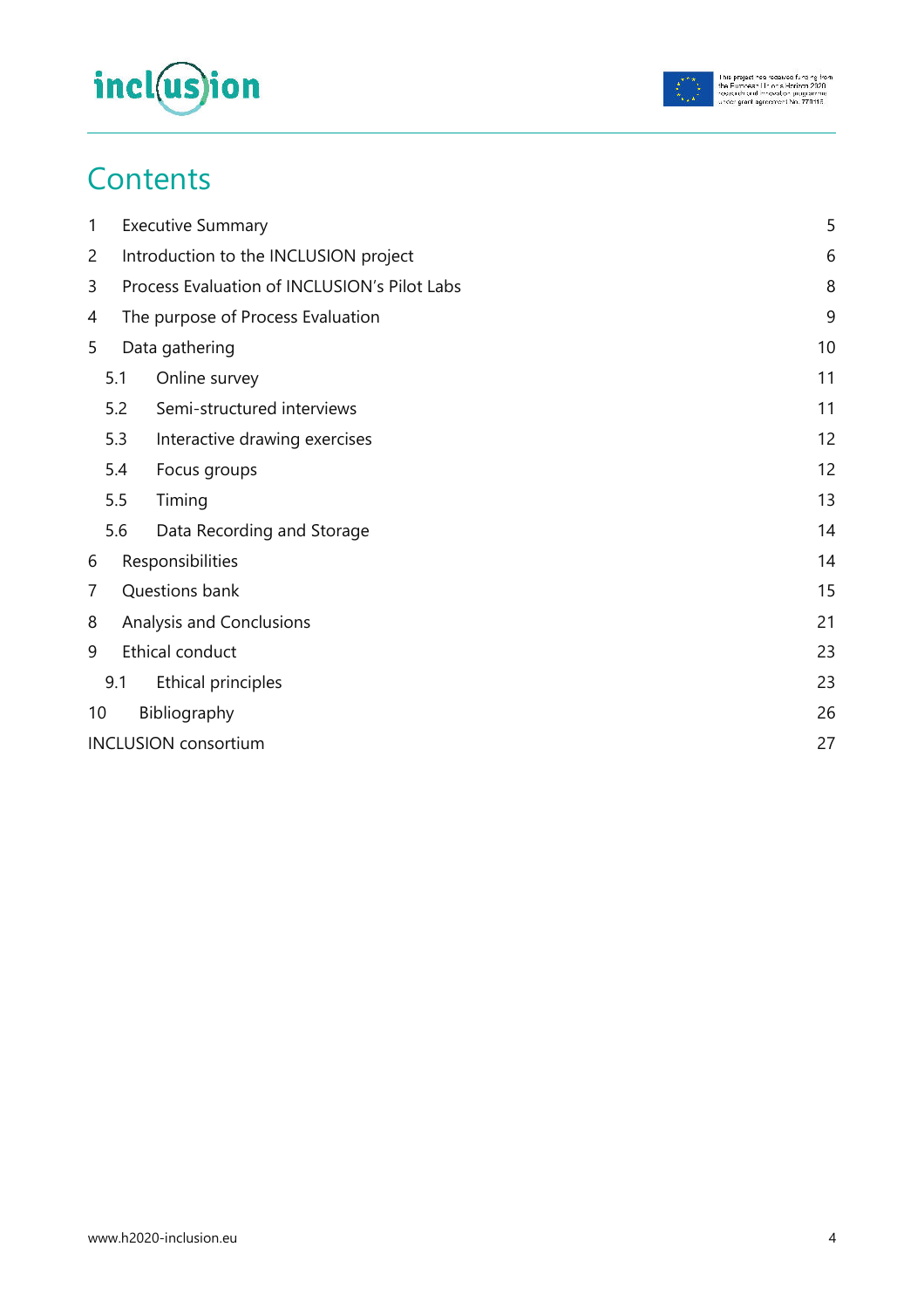

# **Executive Summary**

The INCLUSION Process Evaluation Plan spells out the rationale, approach and concrete methods of the INCLUSION process evaluation (PE). Its target audience is the entire INCLUSION consortium, especially the managers and (if different) local evaluation staff of the Pilot Labs plus their support partners. A secondary target audience is the wider public, because the credibility of the PE results rests on a clear and transparent PE strategy.

Chapter 2 presents a general overview of the INCLUSION project as such while the following chapters elaborate on the rationale of a PE in general with references to the INCLUSION Description of Action (chapter 3) and the PE literature (chapter 4). A prominent representative of the latter describes the ultimate aim of a process evaluation as "to get insight in the stories behind the figures and to learn from them" (Dziekan et al., 2013, p. 80). In other words, for the INCLUSION Pilot Labs, the PE is meant as an opportunity to think carefully about *who does what and why and what has which kind of effect and why* in order to improve the overall outcome.

The concrete methods for the gathering of various types of data are explained in chapter 5. They include online surveys, semi-structured interviews, interactive drawing exercises and focus group meetings. This chapter also spells out the specific times during the project at which these methods are to be applied. The document also contains sets of questions that will guide the PE processes at each of the three corresponding project and evaluation phases: Preparation, Implementation and Operation.

Chapter 8 explains the data analysis procedure that will feed into the final formation of conclusions and the way in which these will be cast into a final report. The final chapter 9 is dedicated to important ethical aspects and data protection issues of the process evaluation.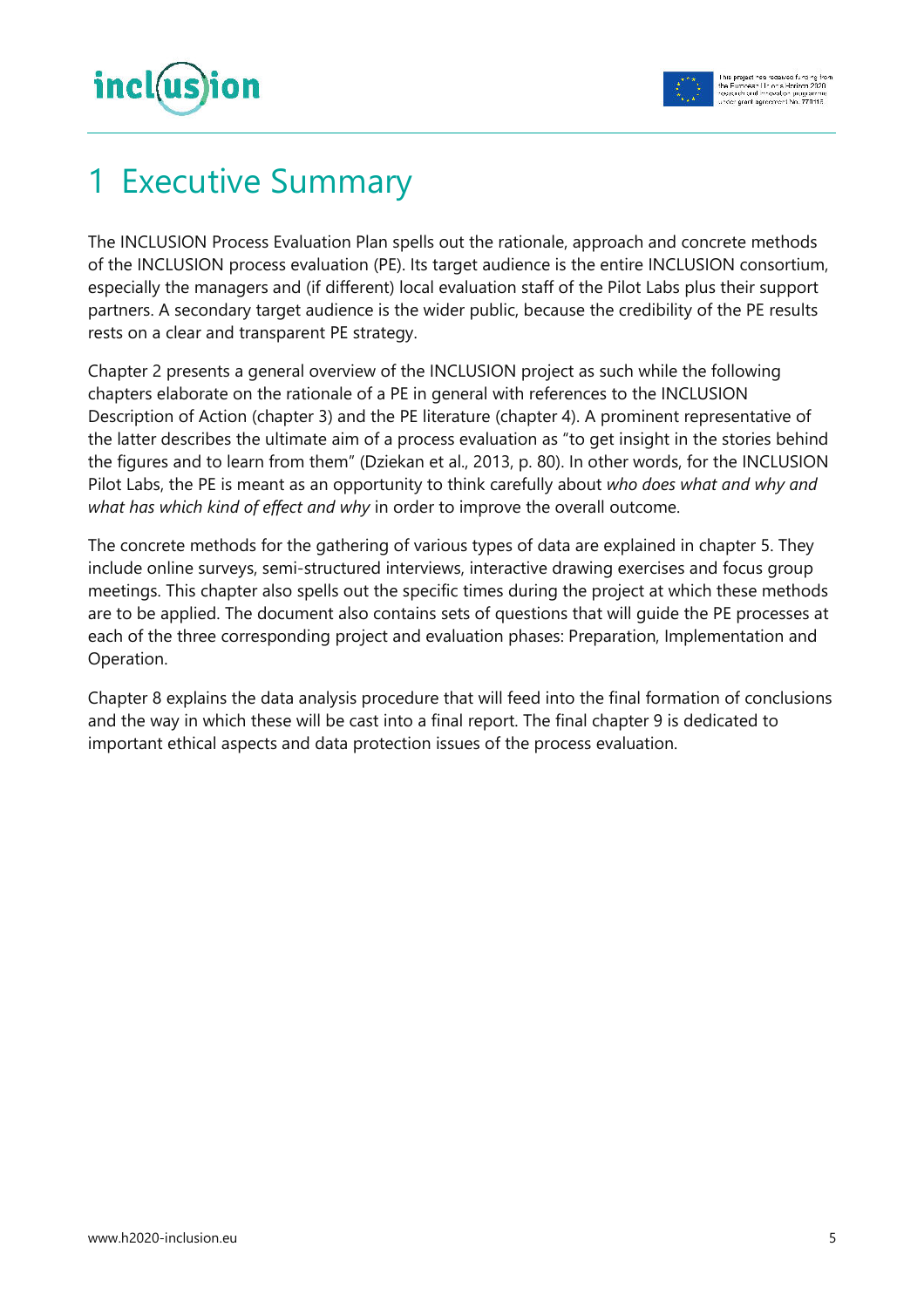

### 2 Introduction to the INCLUSION project

This chapter is a 1:1 copy from the corresponding document D5.1, the *INCLUSION Impact Evaluation Plan*. Both documents should be comprehensible as stand-alone documents and should therefore contain a brief introduction about the INCLUSION project as such. For efficiency reasons, the two responsible authors (University of Aberdeen for D5.1 and Rupprecht Consult for D5.2) agreed to replicate this introductory chapter in both documents.

In a continuously changing transport environment, where individuals' mobility requirements become more complex and the role of new forms of transport solutions is growing, public transport (PT) fills an important role in providing for people's needs and in adding value to society. Recent studies from the UK Department of Transport<sup>1</sup> show how PT plays a vital role in most transport areas, particularly in the most deprived urban neighbourhoods or remote rural areas. Where local bus services are reduced, passengers are often unable to make alternative transport arrangements. For 1 in 5 bus journeys, a practical alternative does not exist. For people living in the area, this may mean not taking a job, not taking advantage of educational opportunities, not taking care of health needs or not seeing friends and family.

The main objective of the INCLUSION project is to understand, assess and evaluate the accessibility and inclusiveness of transport solutions in European prioritised areas<sup>1</sup>, to identify gaps and unmet needs, propose and experiment with a range of innovative and transferable solutions (including ICT-enabled elements), to ensure accessible, inclusive and equitable conditions for all and especially vulnerable user categories. The project will address this objective through a series of Work Packages (WP) as illustrated in Figure 1. WP1 involves investigating the current conditions across a representative set of European prioritised areas, understanding the relevant needs of various vulnerable user and social groups, while WP2 is assessing how novel transport solutions involving social innovation and ICT tools can help raise the level of accessibility, inclusiveness and equity of mobility in the reference areas and for the concerned users. WP3 is developing a large set of case studies involving different forms of geographical areas and transport contexts, demographic categories, population groups and mobility solutions. The case studies will provide concrete experiences from various European sites and pilot initiatives involving both public and private transport providers and a variety of regulatory and business frameworks, as well as supporting technologies, organisational and operational conditions.

Complementary to this research, within WP4, a number of innovative solutions will be developed and implemented through real-life measures/interventions in a selected group of so called "Pilot Labs", directly involved in the project through the participating organisations. The target pilot labs,

 $\overline{a}$ 

 $<sup>1</sup>$  Within the INCLUSION project, 'Prioritised areas' are those that have individual or composite characteristics</sup> (spatial, demographic, and socio-economic) that may contribute to limiting mobility and/or accessibility options.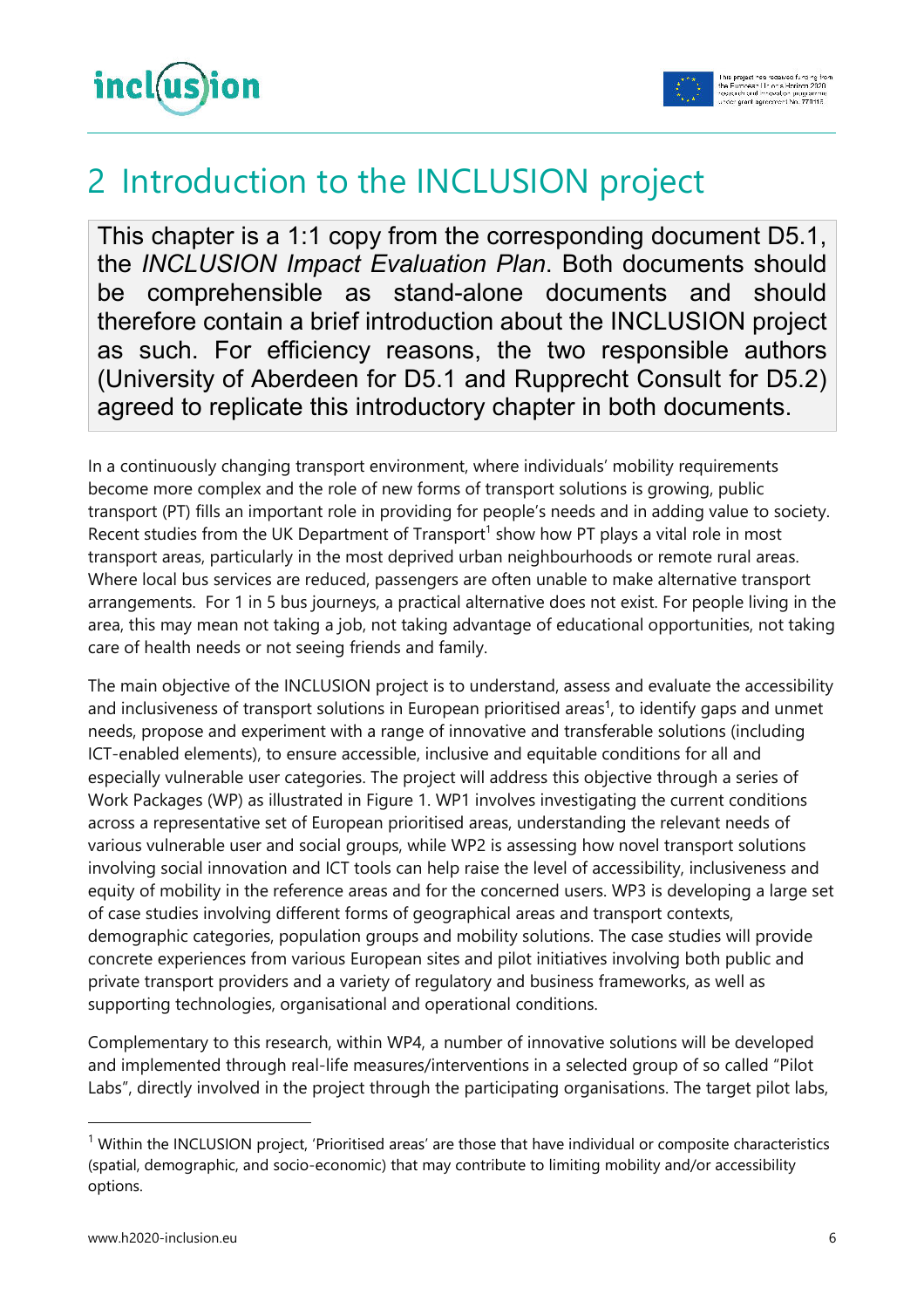



in Belgium, Germany, Hungary, Italy, Spain, and the UK, provide direct access to a variety of different transport environments, socio-economic contexts, cultural and geographical conditions. WP5 will undertake a quantitative assessment of the impacts and a qualitative process evaluation of the innovative transport solutions implemented in the INCLUSION pilot sites. WP6 will frame the lessons learnt and derive transferable solutions as regards technological, social and organisational innovation and their combination into effective, efficient and affordable mobility solutions with viable socio-business models (i.e. models not only economically, but also socially, acceptable and sustainable).

The research and achievements obtained through case studies investigation and innovation experiments will be significantly enhanced and validated via external collaborations established through a Stakeholders' Forum, set up at the onset of project activities and comprising transport operators, local authorities, users' associations, and advocacy groups, from different EU member states.



*Figure 1: WP interrelations*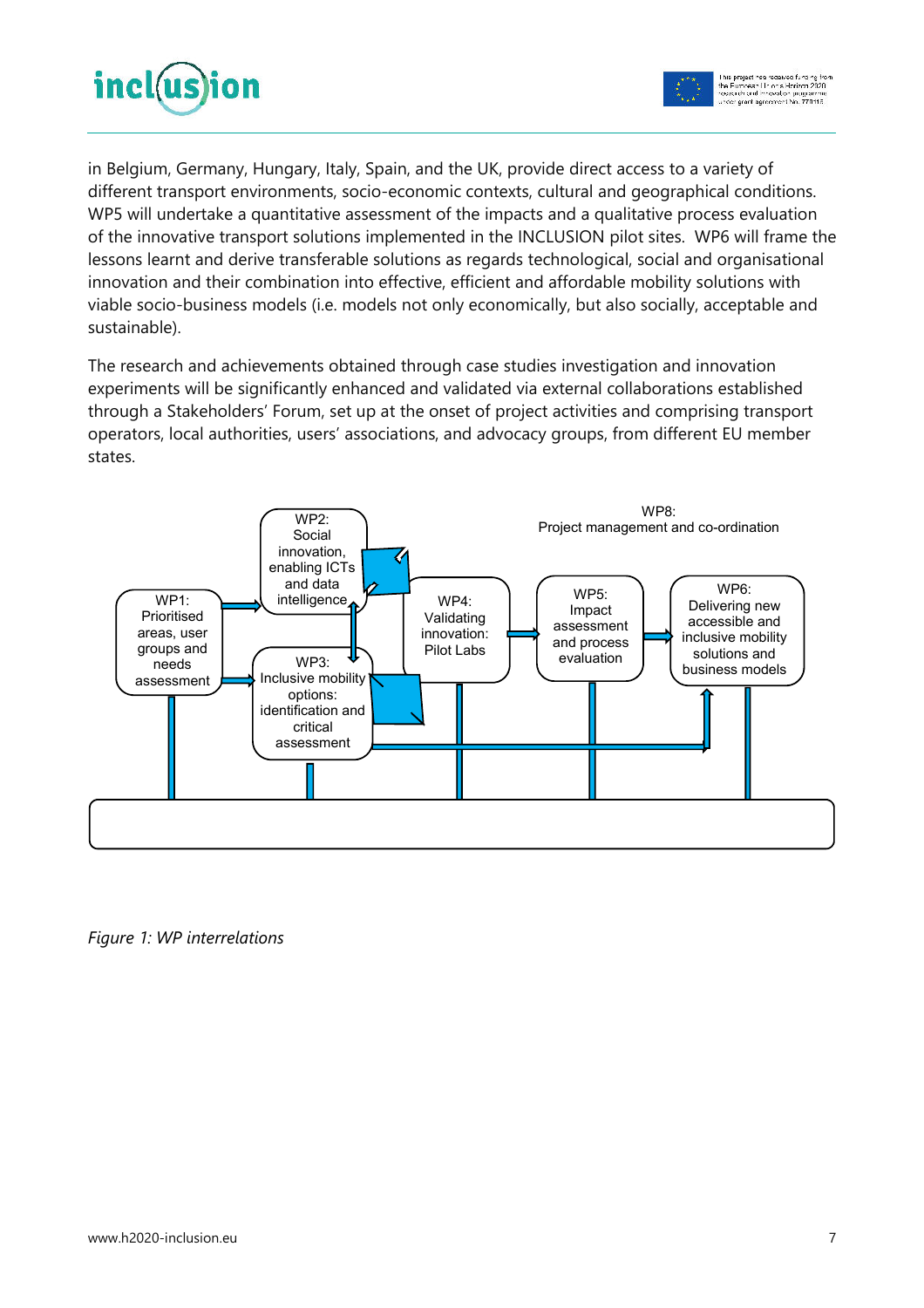



# 3 Process Evaluation of INCLUSION's Pilot Labs

According to INCLUSION's Description of Action (DoA), Work Package 5 consists of two elements, the Impact Evaluation and the Process Evaluation of the Pilot Labs; the latter is covered as a separate Task 5.2. The combined and integrated interpretation of both evaluation elements will provide the necessary understanding of the effectiveness of the INCLUSION Pilot Lab measures. The document at hand is the Process Evaluation Plan and articulates the purpose and approach of the Process Evaluation. It is due in project month 13, i.e. October 2019 and will be submitted as Deliverable 5.2. The impact evaluation for the Pilot Labs is described in the separate document D5.1.

In order to provide the complete context within INCLUSION, we provide – in the following box – the verbatim description of Task 5.2:

T5.2: Process evaluation and execution (M10-M30)

(Task Leader: RUPPRECHT, Partners: MEM, VRS, BUSIT, TAXISTOP, HITRANS, BUSUP, BKK)

The first step within Task 5.2 will be the definition of a detailed methodology (based on the experience acquired from various CIVITAS projects) to develop an in-depth understanding of the entire PL process (from planning to implementation; including specific operational tasks and the role of communication, information and participation). The purpose is to capture and analyse "the stories behind the figures" in order to understand the mechanisms, barriers, drivers, actors and context conditions that explain the factual results as determined in Task 5.4. The process evaluation will also deliver crucial inputs for the transferability assessment (Task 5.5.) and for recommendations for practitioners and policy makers (Task 5.5). The process evaluation strategy will encompass the following methodical elements:

i) Collection of data/information on PLs to facilitate systematic comparison and sharing with the INCLUSION Evaluation Group (IEG) and the PLs. More specifically, each PL will use a template in which typical information/data are reported – concerning scope, extent and goals of the measure(s) to test, data sources, PL context relevant facts and figures, representatives and stakeholders involved and the relationships between them, steps of the implementation process (including drivers and barriers and, at the end of the project, lessons learnt). The PLs are in charge of collecting and processing tests measurements and data, and supplying them to the IEG;

ii) At least two semi-structured interviews with at least two representatives of each PL; once towards the beginning of the implementation phase and once towards the end. The interview schedule will address a range of common questions across all PLs and several PL-specific questions that emerged during the template-based data collection (see above) Participants & Role in the task:

RUPPRECHT will co-ordinate the creation of the Process Evaluation Plan and its execution. Selected other partners will contribute to all task activities, in particular those who act as support partner for specific Pilot Labs and who possess specific language skills.

Outcomes:

Task 5.2 will result in two deliverables: D5.2, the Process Evaluation Plan (Month 13) describing the methodology to collect relevant data to evaluate the process, including specific data collection templates) and D5.3, the overall Process Evaluation Results (Month 30), which will, already during their development, fed into Task 5.5.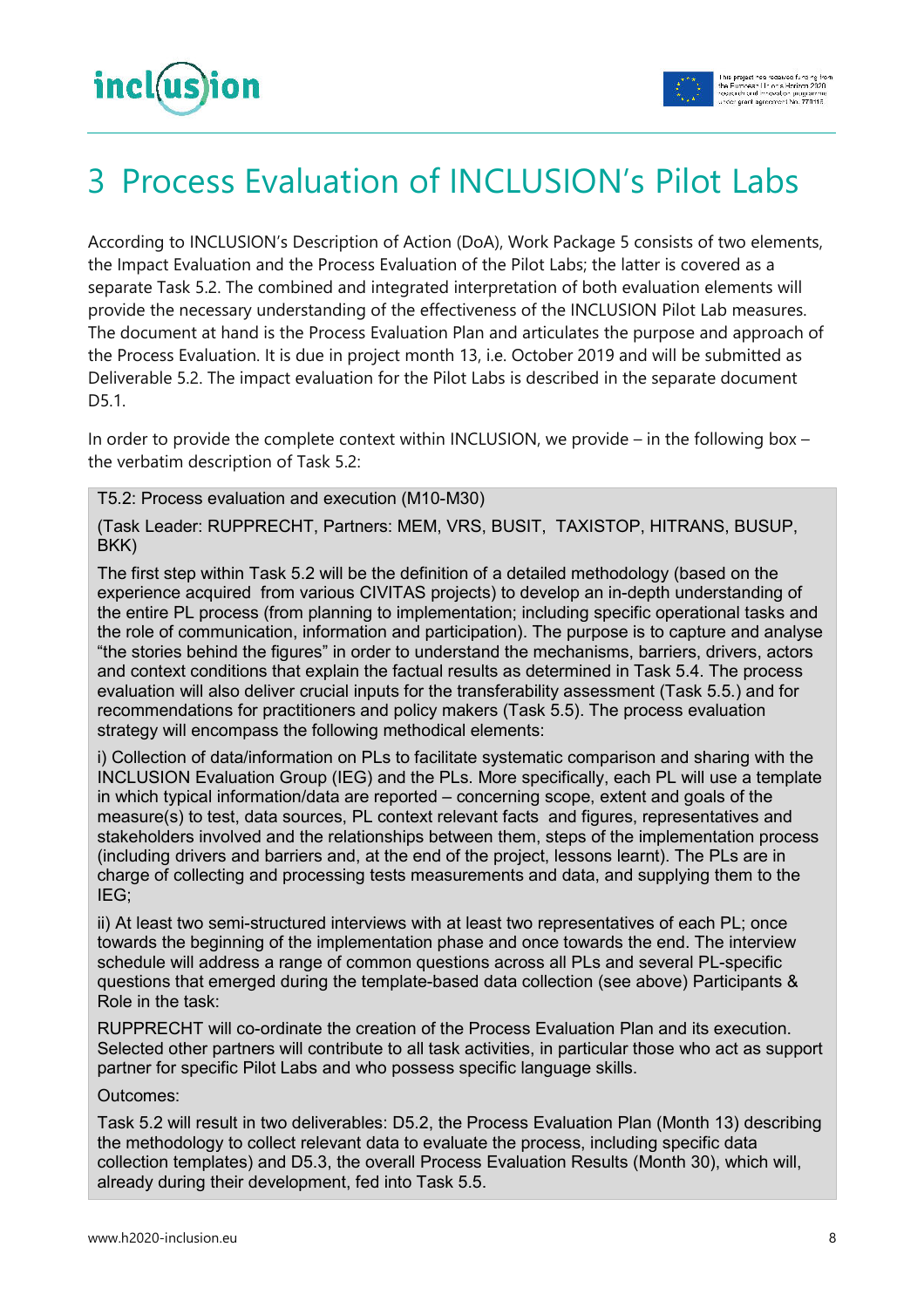

### 4 The purpose of Process Evaluation

Due to its inevitable conciseness, the DoA cannot elaborate on the purpose of a Process Evaluation (PE). Nevertheless, it is very important for the INCLUSION Pilot Lab representatives to understand the basic PE principles and objectives in order to foster their commitment and active participation.

Van Rooijen et al. (2013), for example, explain that the main goal of the process evaluation is:

*"to develop new findings about factors of success, and strategies to overcome possible barriers during the implementation phase by analyses of all relevant information. Together with the results of the impact evaluation the documentation of the process evaluation will be the basis for the information and recommendations for other European cities" (p. 79)* 

Similarly, Dziekan et al. (2013) elaborate that the process evaluation focuses

*"on the means and procedures by which a measure is implemented. It begins during project development and continues throughout the life of the project. Its intent is to assess all project activities, negative and positive factors which are influencing the measure implementation process and thus provide information to monitor and improve the project. (p. 17)* 

To the Pilot Labs in particular, it is important to highlight that a PE is not merely a monitoring activity, let alone a judgemental audit that mischievously "sniffs around", eagerly searching for any evidence of things gone wrong. It is a much more constructive activity with the "ultimate aim … to get insight in the 'stories behind the figures' and to learn from them" (Dziekan et al., 2013, 80) so that oneself can constructively reflect upon things that could be improved and, obviously, that other cities do not have





*Figure 2: Source: Dziekan et al. (2013)*

to reinvent the wheel and can reduce the trial-and-error components in their own implementation measures.

This is important, because the complex reality of project implementers "on the ground" is typically far from ideal like in a controlled laboratory setting. On the contrary, most measures face a multitude of challenges like cultural issues, lack of political support, technical hiccups, public opposition, mis-communication and many more. For any Pilot Lab and even more so for anyone trying to implement a similar measure in another area, it will be very interesting to know how a certain outcome was produced, which informal patterns were at play "behind the scenes", which unanticipated consequences emerged but also which positive factors were utilised and how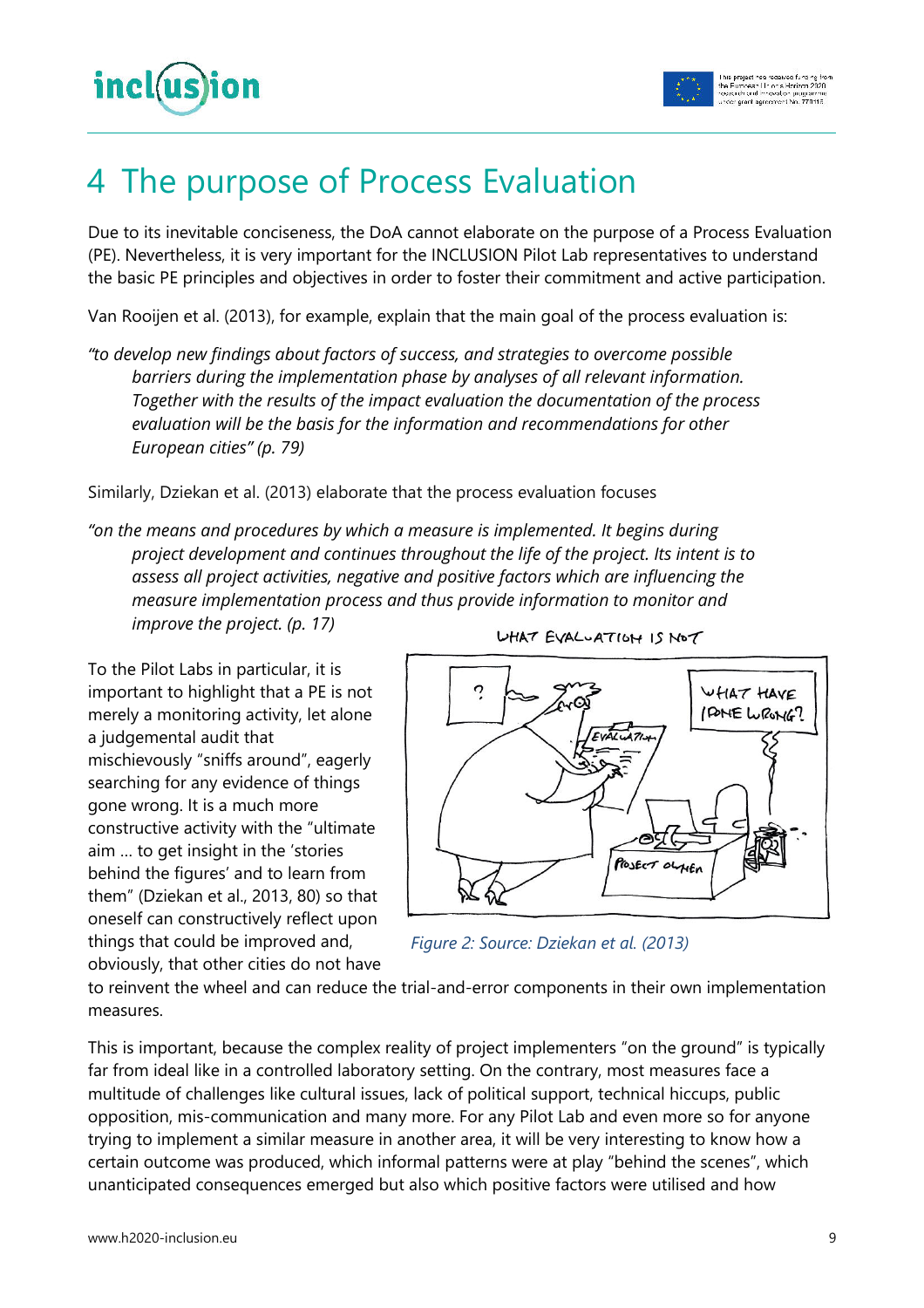



problems have been overcome and so forth. In essence, then, the PE is about identifying and understanding drivers and barriers.

Dziekan, K. et al. (2013, p. 82) specify the following types of barriers and drivers:

- *Political / strategic*
- *Institutional*
- *Cultural*
- *Involvement, communication*
- *Planning*
- *Organisational*
- *Financial*
- *Technological*

In other words, whereas an Impact Evaluation focuses on the input and the output of a complex system – typically conducted as a before-aftercomparison – the Process Evaluation opens the black box of the system and looks inside to understand the cogs, chains and gears that are at work. This can help to detect the reasons for "delays, changes, failures but also success of the measure … [and] to avoid making the same mistakes again" (Dziekan et al., 2013, 80). If conducted early enough, a PE has even a preventative effect by providing



*Figure 3: Source: Dziekan et al. (2013)*

insights about how a measure can be improved over the course of the remaining time.

Further purposes of the PE should be mentioned, in particular, a certain awareness-raising effect at early stages of the project through critical questions about issues that might arise, that the literature suggests or that the respondents could – based on a frank ex-ante reflection – envisage themselves.

# 5 Data gathering

The task 5.2 description in the DoA includes only a few references to appropriate evaluation methods. Such scarce indications obviously require further definition. The specification of the PE methods is guided by some overarching principles, including the practicability and proportionality of all data gathering efforts. In terms of data acquisition, it is important to utilise data / material that is collected anyway (regardless of the purpose and regardless of the collecting project partner) to the extent possible. This includes minutes of monthly tele-conferences, notes of WP workshops,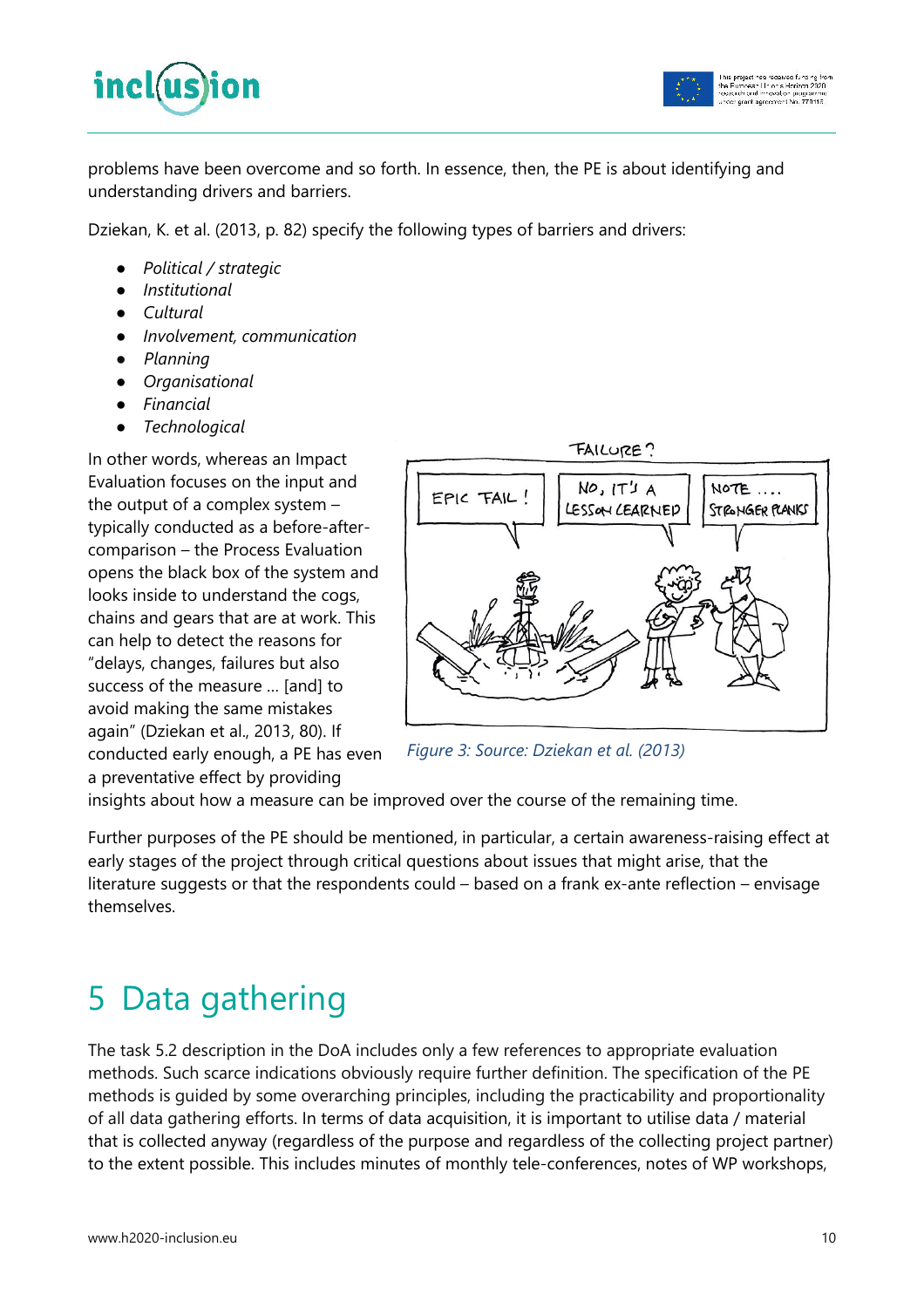

review surveys etc. and requires coordination between all task-leaders that request information from Pilot Labs at some point.

It will, however, also be necessary to gather additional primary data through various means such as:

### 5.1 **Online survey**

As a technique to gather quick and standardised views of key Pilot Lab representatives (and to add breadth to the depth of the intensive conversational techniques mentioned below) online surveys will be considered as part of the process evaluation methods. Such surveys make the data entry / information submission procedure very convenient and allow to capture the opinions of a broader set of individuals compared to in-depth interviews. The likely structure of the reporting survey will be as follows:

- *General information such as the name of the Pilot Lab, the current project phase, target groups and partners involved in the measure implementation and information about the person who completed the form with contact information. Some of this information has to be provided in the first PE phase only and can be copied to the following phases. Afterwards, only specific changes have to be reported.*
- *Information about Pilot Lab objectives. This information will have to be reported most thoroughly in the first phase – afterwards, only changes to the Pilot Lab objectives have to be reported, if applicable. Wherever possible, statements about Pilot Lab objectives that have already been provided within WP4 activities will be provided for validation.*
- *The content section should contain "the documentation of the process barriers and drivers as well as of the activities undertaken to deal with the identified problems" (Dziekan et al., 2013, p. 85). It is envisaged that this section will also include one question about the most (second most, third most ...) important barriers and drivers.*
- *Risks. A brief separate section will ask about previously identified risks (and how they were managed) and about currently perceived risks, the corresponding risk management strategies and the planned mitigating countermeasures.*
- *Any other comments.*

The PE task leader will set up such an online questionnaire with the software Qualtrics. Each Pilot Lab will be required to submit core data at least once per phase (preparation; implementation; operation). Where the nature of the question/answer is suitable to the expression of *degrees* of dis/agreement, Likert scales will be used.

### 5.2 **Semi-structured interviews**

Semi-structured interviews will be another part of the data gathering toolkit. Such live conversations with knowledgeable representatives of the Pilot Labs (mainly project partners) make it possible to gain deeper insights into the context conditions, success factors of a project, its (historical) background, supporters, opponents and also to learn about difficulties encountered and how (or to what degree) they were overcome.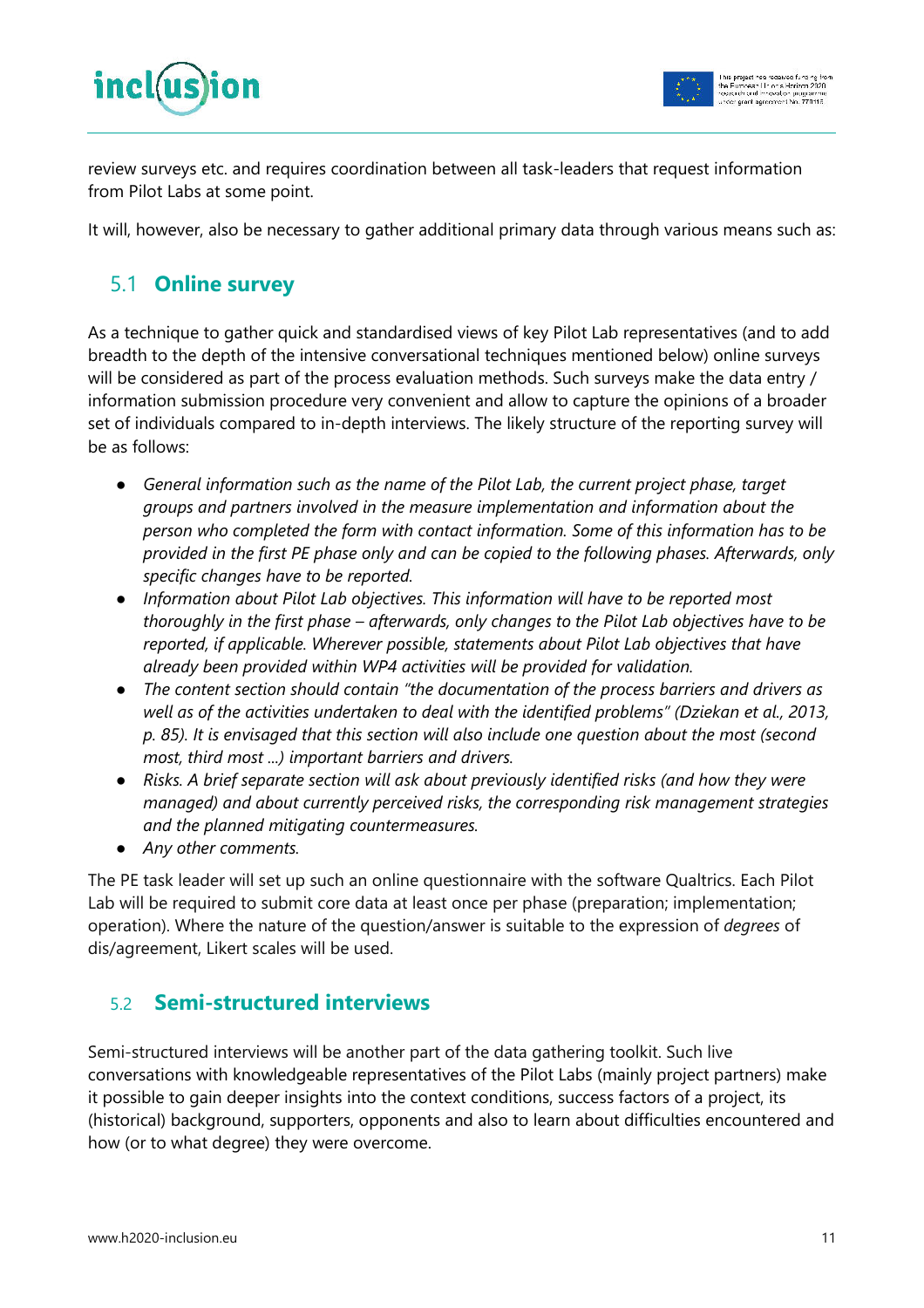

One interview will be held with each Pilot Lab during each of the three phases. Whenever possible, such conversations will take place in face-to-face settings, ideally in conjunction with consortium meetings. Where this is not possible interviews will be conducted over the telephone or VoIP (e.g. Skype). Interviews are expected to last between 30 and 90 minutes; on average about 45 minutes.

A tentative interview schedule ("questions bank") is included in this document as chapter 7. Full audio recordings of such interviews (and concomitant verbatim transcriptions) will only be done in rare cases – and only with the interviewee's explicit written consent (see chapter 9). Typically, the interviewer will take written notes during the conversation on a digital device. In cases of remote conversations, the persons conducting the interviews will offer their interviewees to share their screen during the conversation so that the informant can see live the notes the interviewee is taking and thus to ensure the correct representation of the respondents' views. In any case, these notes will be shared with the interviewee shortly after the interview so that the informants can check the congruence of the notes with what they intended to convey ("member check").

All interviewees will always be offered a signed Informed Consent Agreement, which articulates the PE team's promise to protect everyone's anonymity – if so desired (see chapter 9).

### 5.3 **Interactive drawing exercises**

Interactive drawing exercises can complement the interviews, because they can stimulate the articulation of tacit knowledge and experiences that would otherwise evade the attempt to express them verbally. Various techniques will be employed, depending on the situation. Examples are:

● *Venn Diagram of key stakeholders:* 

*Respondents will be encouraged to "think out loud" while they draw a map of all actors (Venn diagram) and their relationships as they subjectively perceived it, using different colours for different power grades. A hypothetical result of such an exercise is shown on the right.* 

● *Retrospective Gantt Chart: Respondents will be invited to articulate their thoughts while they draw a retrospective Gantt chart of the initiative's evolution over time. A hypothetical example of such an exercise is shown on the right.* 





#### 5.4 **Focus groups**

Focus groups can play a valuable role in a PE process and will be held depending on needs and possibilities. It is foreseen to conduct focus groups at least within the context of each general consortium meeting with a selected group of participants, that is consortium partners. Such focus groups would not be Pilot Lab specific; instead they would include members from multiple or even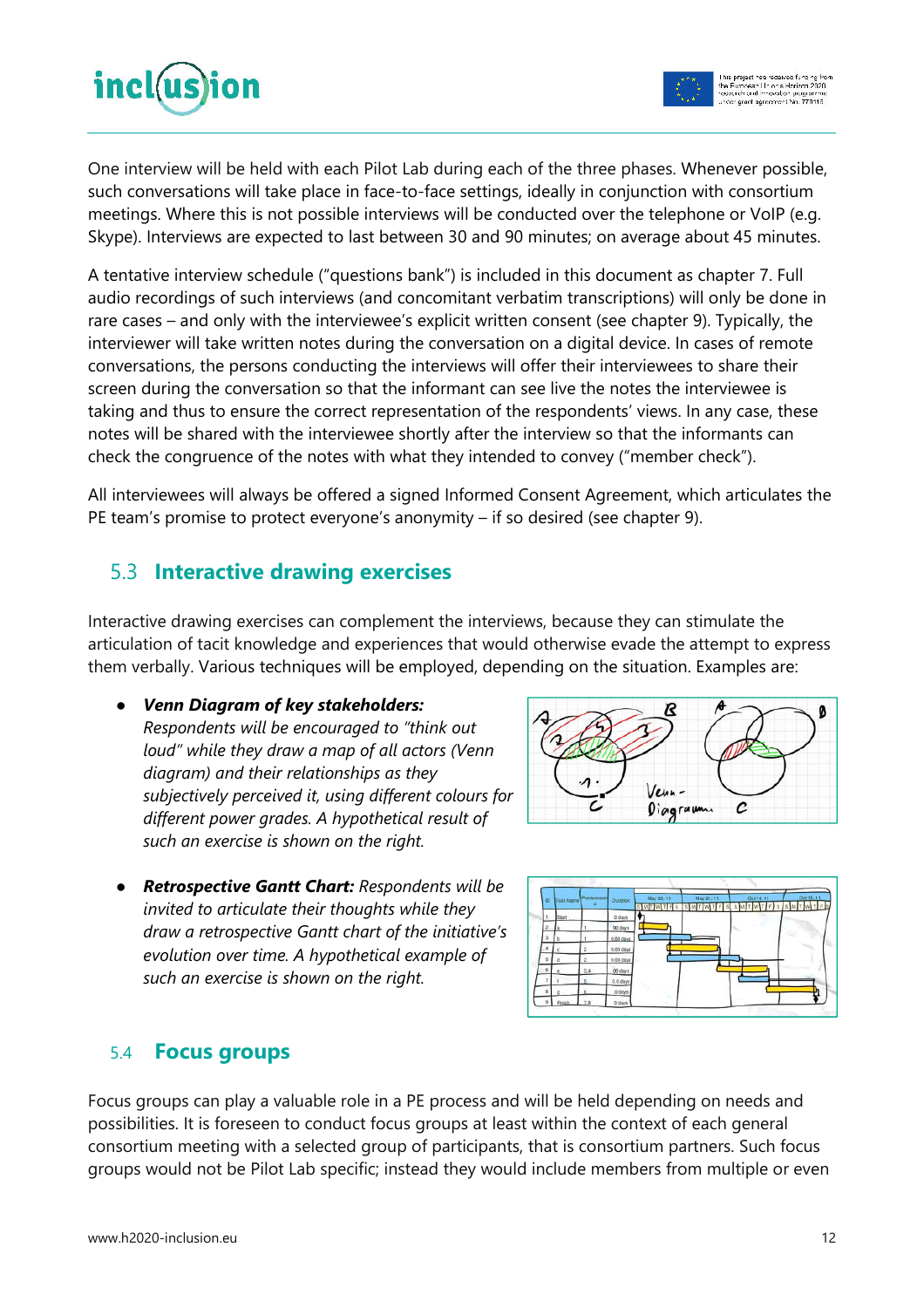

all Pilot Labs and revolve around certain shared topics like funding challenges, questions around the involvement of hard-to-reach groups, political context conditions etc.

The added value of focus groups is based on the live and synchronous social interaction among ca. 8-12 people in the same room, who might contradict or confirm each other, who question each other's premises, demand clarification, interrogate motivations etc. ("live triangulation").

Focus group meetings will be held under the Chatham House Rule, which stipulates:

*"When a meeting, or part thereof, is held under the Chatham House Rule, participants are free to use the information received, but neither the identity nor the affiliation of the speaker(s), nor that of any other participant, may be revealed."* 

This rule has often shown to facilitate the expression of frank and uninhibited statements from the participants. In addition, focus group participants will also be offered a signed Informed Consent Agreement, which articulates the PE team's promise to protect everyone's anonymity (if so desired). It is not foreseen to audio-record such conversations but to take detailed written notes; these will – again – be circulated among all participants shortly after the event with a request to check whether important views are correctly reflected in the meeting minutes.

### 5.5 **Timing**

The literature on project management in general and on process evaluation in particular typically differentiates between three project phases, to which the INCLUSION PE process correspond. Van Rooijen et al., for example, distinguish:

- *"Planning, preparation and design phase. Options for possible measures are discussed … engagement activities for stakeholders are organised … to achieve a high level of acceptance. At the end of this phase all planning details are fixed ...*
- *Implementation (construction) phase. The measure will be implemented in real life … accompanied by information activities for the public … At the end of this phase the measure starts operation.*
- *Operation phase. The measure is opened to the public … specific information and communication campaigns to bridge possible information gaps of (potential) users" (2013, p. 27).*

The process evaluation will follow each Pilot Lab across these three phases and will therefore gather related data in each of them, i.e. three times over the course of the project. The three phases roughly fall within the following periods:

| • Preparation    | project months $8 - 15$    | May '18 – Dec. '18   |
|------------------|----------------------------|----------------------|
| • Implementation | project months $16 - 23$   | Jan. '19 – Aug. '19  |
| • Operation      | project months $23^2 - 36$ | Sept. '19 – Oct. '20 |

<sup>2</sup>  *This does not preculde an earlier start of the operation phase.* 

 $\overline{a}$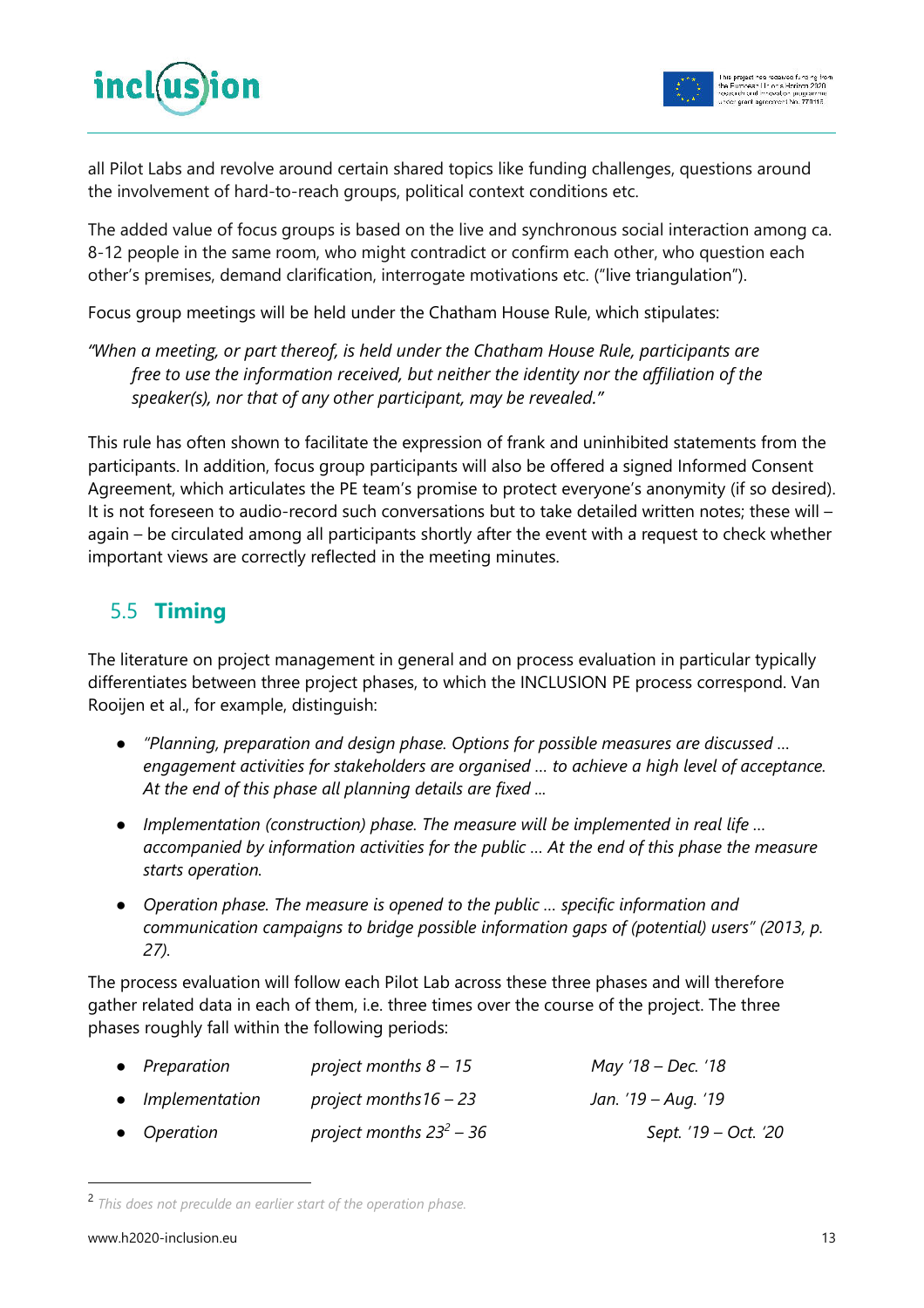

|                                | <b>Method</b>                  | <b>Source</b>                                              | <b>Timing</b>                    |  |
|--------------------------------|--------------------------------|------------------------------------------------------------|----------------------------------|--|
| <b>Written</b>                 | Review of                      | Monthly WP4 TelCo notes Continuous                         |                                  |  |
| <b>Verbal</b><br><b>Visual</b> | existing material              | Pilot Lab set-up report                                    |                                  |  |
|                                |                                | Other $-$ to be coordinated<br>with other project partners |                                  |  |
|                                | Online<br>questionnaire        |                                                            | One per Pilot Lab, one per phase |  |
|                                | F2F or telephone<br>interviews |                                                            | One per Pilot Lab, one per phase |  |
|                                | Focus groups                   | Primary                                                    | Attached to consortium meetings  |  |
| <b>Gantt Chart</b>             | Venn Diagram                   |                                                            | Optional with interview          |  |
|                                | Retrospective                  |                                                            | Optional with interview          |  |

The above considerations can thus be summarised in the following overview table:

### 5.6 **Data Recording and Storage**

Any related primary data (interview notes, survey results, scans of hand-drawn material) will be encrypted in order to protect the informants' identity. In all further analysis steps, interim and final PE documents, pseudonyms will be used. The key between pseudonyms and real names will be password protected and only accessible to people involved in the actual PE process. Care will be taken not to disclose the respondents' identity through reference to their location, position etc. All related data will be stored at computers with an at least weekly routine back-up system until 5 years after the end of the INCLUSION project.

# 6 Responsibilities

The following overview specifies the responsibilities for various aspects of the process evaluation activities:

|                          | • Overall PE coordination               |
|--------------------------|-----------------------------------------|
|                          | Interviews (face-to-face and telephone) |
| <b>Rupprecht Consult</b> | Focus groups                            |
| (T5.2 leader)            | Data analysis                           |
|                          | • Provide interim feedback              |
|                          | $\bullet$ PE Report                     |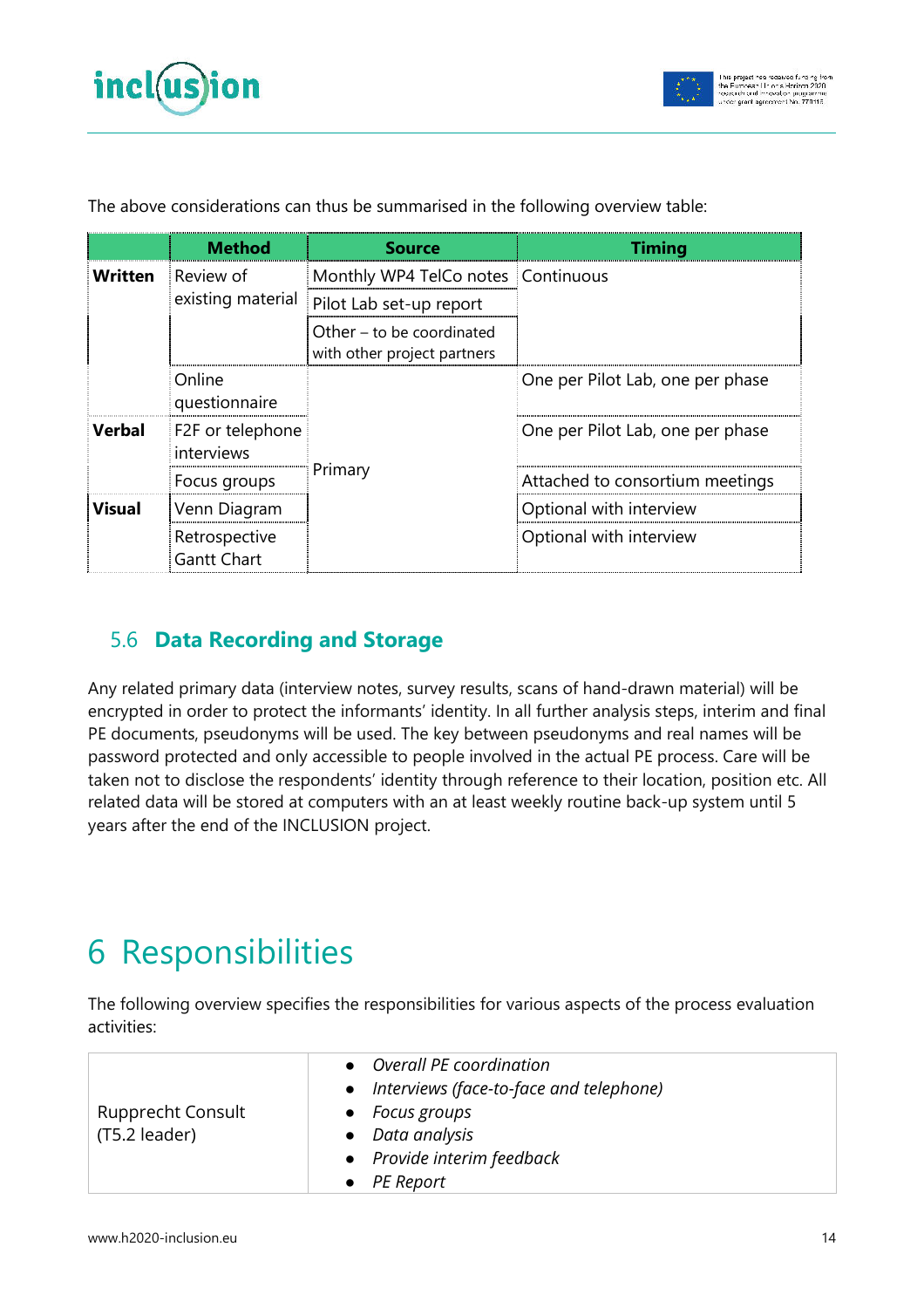



| Pilot Lab coordinator                                       | Provide data / information<br>Engage in conversations                                                                                                     |
|-------------------------------------------------------------|-----------------------------------------------------------------------------------------------------------------------------------------------------------|
| Support partner *                                           | • Collect and submit information<br>Engage in conversations                                                                                               |
| All technical support<br>partners, esp. WP4<br>leader Memex | Provide material that is being collected from other<br>consortium partners anyway, for example minutes from<br>routine WP4 coordination tele-conferences. |

\* The crucial role of local support partners deserves specific mention because they are expected to serve in a role as reporting "tutors". This means, that they are expected to discuss PE-related issues with Pilot Lab representatives *before* the latter respond to surveys or give a PE interview. The INCLUSION support partners are:

- *Rupprecht Consult, Germany for Verkehrsverbund Rhein-Sieg, Germany*
- 
- 
- 
- 
- 

● *MemEx, Italy for BUSITALIA Sita Nord, Florence, Italy*  ● *(no support partner) for Taxistop, Brussels, Belgium*  ● *University of Aberdeen, UK for HITRANS, Inverness, United Kingdom*  ● *Mosaic Factor, Spain for BUSUP TECHNOLOGIES, S.L., Spain*

● *(no support partner) for BKK Budapesti Közlekedési Központ, Hungary*

# 7 Questions bank

The question bank presented below, is structured along the basic chronology of all INCLUSION Pilot Lab processes. This list of questions is a direct result of all of the above considerations, in particular, the various purposes, quality criteria and time sequences of a process evaluation. The list is by far not exhaustive, and in many ways overambitious, but still gives an indication about the type of questions that are likely to be asked. The actual selection of questions will be tailored to the nature of each Pilot Lab, the results of the online survey, role of interviewee and further casespecificities. Any questions starting with "what", "which" etc. will be accompanied by corresponding explorations of the underlying reasons ("why").

#### **Early Stage** (benchmarking)

#### *Context*

- What are external context conditions at the meso- and macro-level (regional government; national laws and regulations; public sensitivities; …)
- What are the locally specific context conditions and trends that explain your Pilot Lab's goals and planned strategies and how important are these? (historical, geographical, financial, technological, political, cultural, institutional, organisational)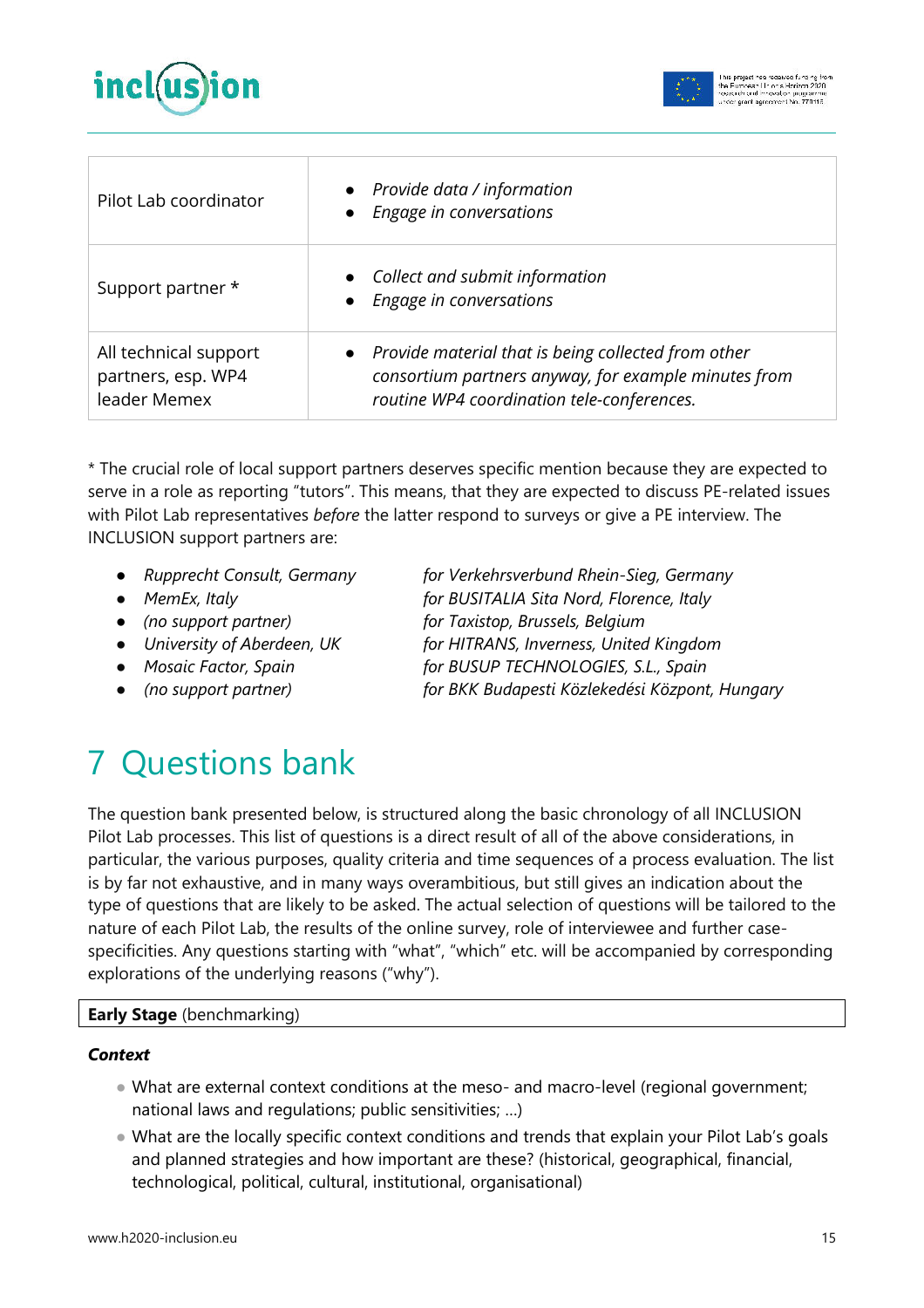



#### *Approach*

- What actions are being planned in your Pilot Lab? (technical activities but also communication, information, participation)
- How much does your approach rely on "compatible" / disciplined behaviour of users?
- Are there any competing alternative products, services, technologies available?
- Which precedents / sources of inspiration did you use?

#### *Beneficiaries*

● Which are the intended beneficiaries of your initiative?

#### *Technology / materiality*

- Which novel technical / technological solutions or improvements are you planning to deploy?
- What are the expected roles and benefits of ICT in the sense of an enabling technology?
- Which artefacts, objects, materials play a role in the development of your initiative?
- How important is (big) data for your approach?

#### *Organisation*

- What kind of organisational innovations are you planning?
- Which operational arrangements do you intend to set-up?
- Are responsibilities clearly articulated, assigned and accepted?

#### *Regulations / permissions …*

- Do you expect any activities to require certain certificates, permissions, approvals, ...?
- Are there any regulations which limit the scope or ambition of the activity, or perhaps dictate how or to whom it can be delivered?
- Are there any foreseeable liability issues to take care of?
- What about contractual issues, e.g. with suppliers, with support partners, with citizens, …?

#### *Finances*

- What are the initiative's main sources of income? (differentiate btw. private and public)
- What is the budget used for?
- Is the initiative built around a specific business model?

#### *Stakeholders*

- Optionally: Ask interviewee to develop a Venn Diagram of key actors
- Who do you expect to be your key stakeholders and what are their known or assumed vested interests?
- How would you assess the level of existing awareness / knowledge / acceptance among policy makers, stakeholders, the wider public?

#### *Communication*

• What are your key approaches to internal communication? Why these?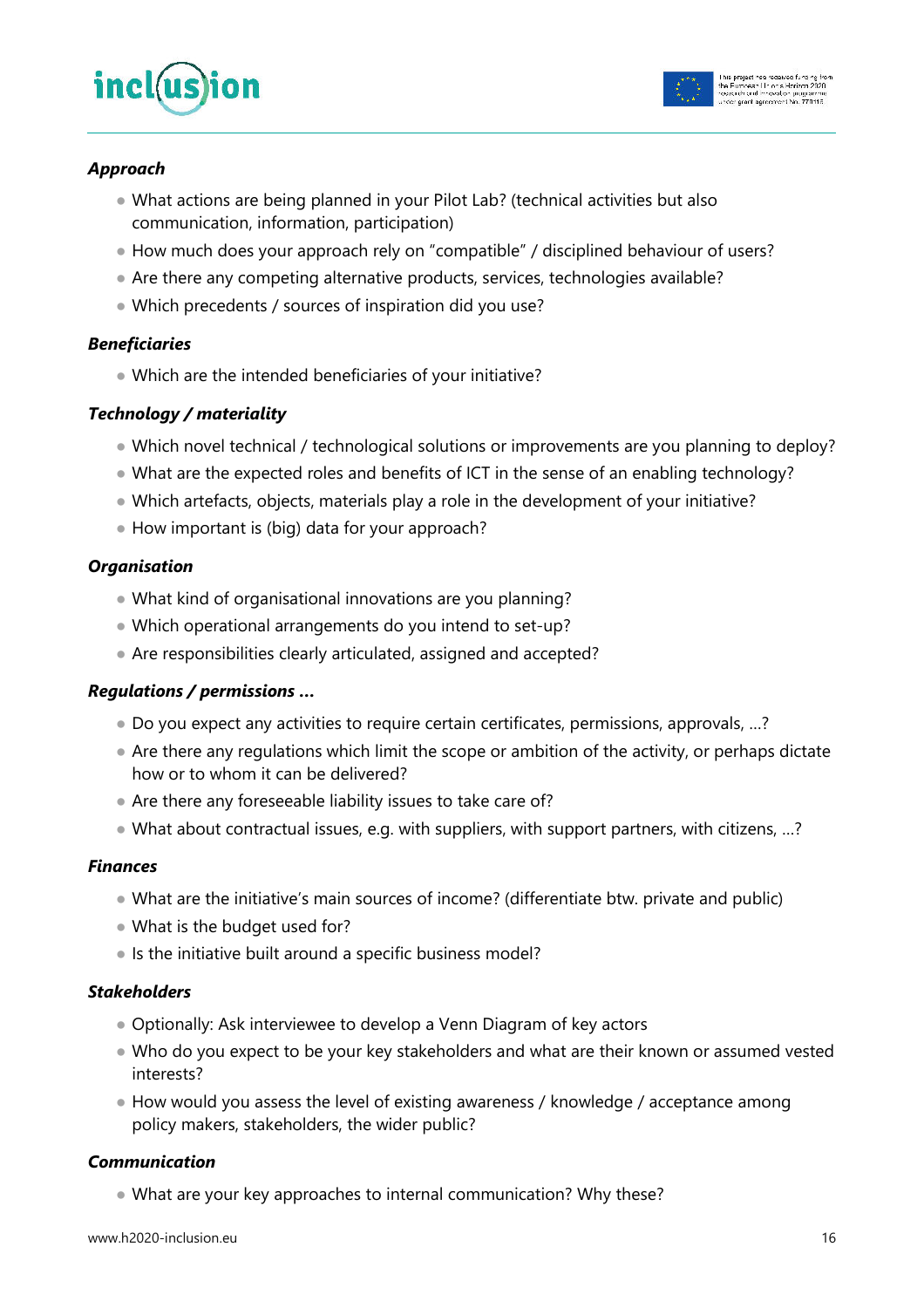



● What are your key approaches to external communication? Why these?

#### *Barriers*

● What problems can you envisage / anticipate?

#### **Interim Stage**

Many of the above questions retain their relevance during the interim stage but will be modified to reflect the time context, e.g. by changing a statement like "how do you expect …?" to "in hindsight, how was …?"

#### *Approach*

- Were new services developed and offered?
- Are any modifications to your approach foreseen?
- How much does the success / failure of your approach depend on "compatible" / disciplined behaviour of users?
- Are there any competing alternative products, services, technologies?

#### *Beneficiaries*

- Is there evidence about the degree to which the originally targeted beneficiaries are indeed benefitting from the interventions?
- Is there evidence of any group(s) benefitting from the interventions that were not originally anticipated as target beneficiaries?

#### *Technology / materiality*

- Which novel technical / technological solutions have you deployed?
- What are the roles and benefits of ICT in the sense of an enabling technology?
- Which artefacts, objects, materials play a role for the success / failure of your initiative?
- How important is (big) data in hindsight?

#### *Organisation*

- What kind of organisational innovations have you implemented?
- Are responsibilities clearly articulated, assigned and accepted?
- Are there sufficient written agreements?

#### *Regulations / permissions …*

- Did any activity require certain certificates, permissions, approvals, ...?
- Did you encounter and liability issues?
- What about contractual issues, e.g. with suppliers, with support partners, with citizens, …?

#### *Finances*

- What are the initiative's main sources of income? (differentiate btw. private and public)
- What was the budget used for?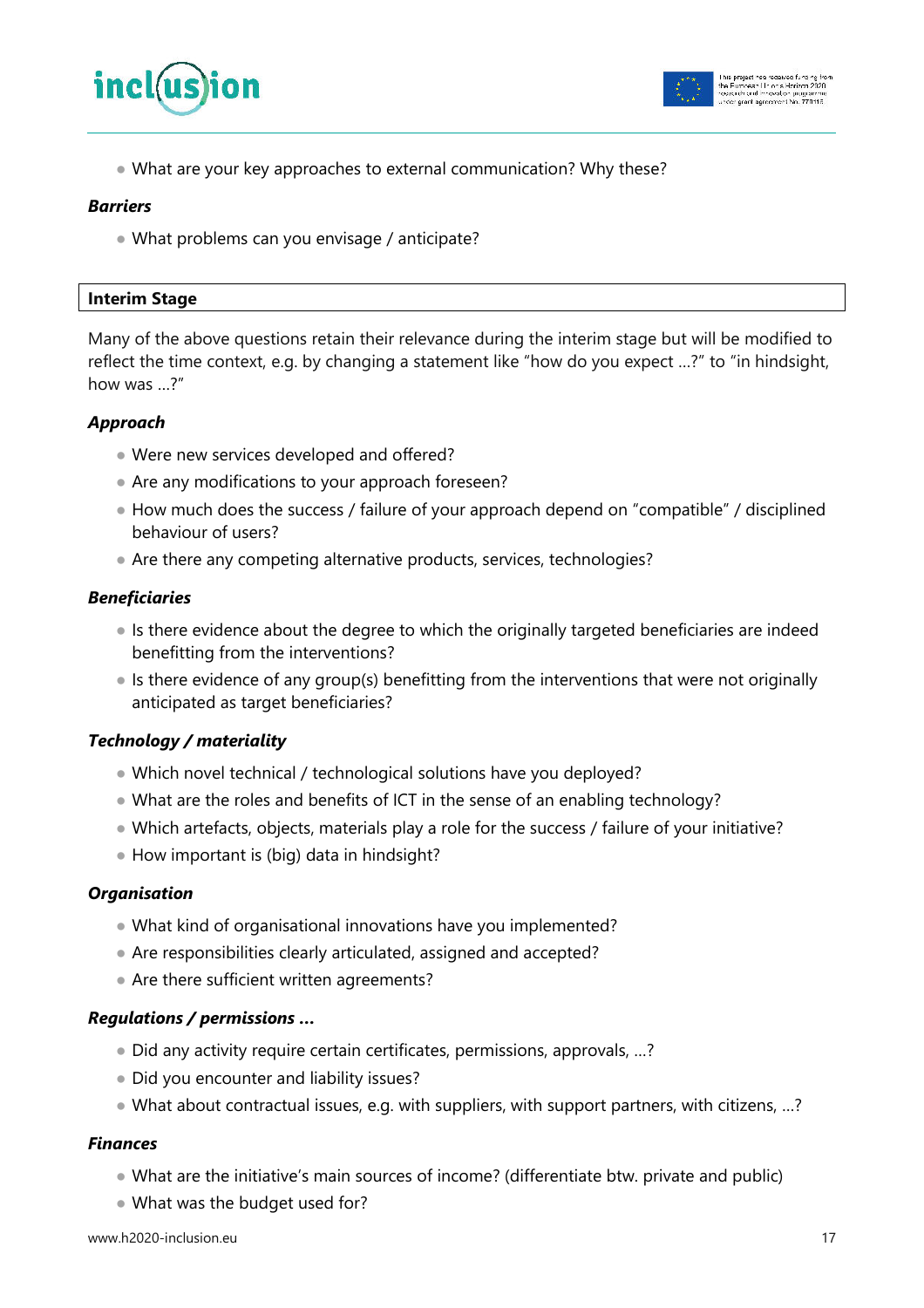

● Had you had more financial resources what would you have done differently?

#### *Long-term prospects*

- How do you see your initiative to be maintained in the long term (5, 10, 20 years) in terms of personnel, finances, permissions etc.?
- Are any modifications to your work programme foreseen?
- How resilient do you consider the initiatives to external changes (e.g. rise of fuel prices)

#### *Sustainability*

- Describe the balance between economic, social, environmental (+ aesthetic) impacts of the initiative
- Is this initiative in line with specific sustainability goals (e.g. Paris agreement, Millennium goals, …)

#### *Knowledge, expertise, know-how*

- What factual knowledge, know-how was vital for the initiative?
- Is this type of information formal or tacit?
- Who held / holds such important information?
- What data/information would have been useful to have (before, during, after)?

#### *Reception*

- Was / is there awareness of the problems the initiative is trying to address?
- How was the original idea received among authorities, citizens etc.?
- How is the initiative received by those actively involved (workers, drivers, maintenance personnel, office workers, software handlers, … re: comfort, health, safety, working hours, …)
- What do stakeholders, passengers, non-users say? (evidence based, i.e. surveys etc.)
- What aesthetic impacts (visual, acoustic, olfactory) are you aware of?

#### *Stakeholders*

- Which stakeholder did what in what time sequence and why? Possibly develop retrospective Gantt chart and/or Venn Diagram with respondent.
- Who has been involved in the planning / implementation process so far? (stakeholders and wider public)
- What other stakeholders should have been involved and why? Which ones should not have been involved?
- Is it important to differentiate stakeholder roles by phase? (problem analysis, planning, implementation, …)
- How has the cooperation worked so far...
	- o intra-institutional (e.g. across department, …) and
	- o inter-institutional (utilities, housing associations, …)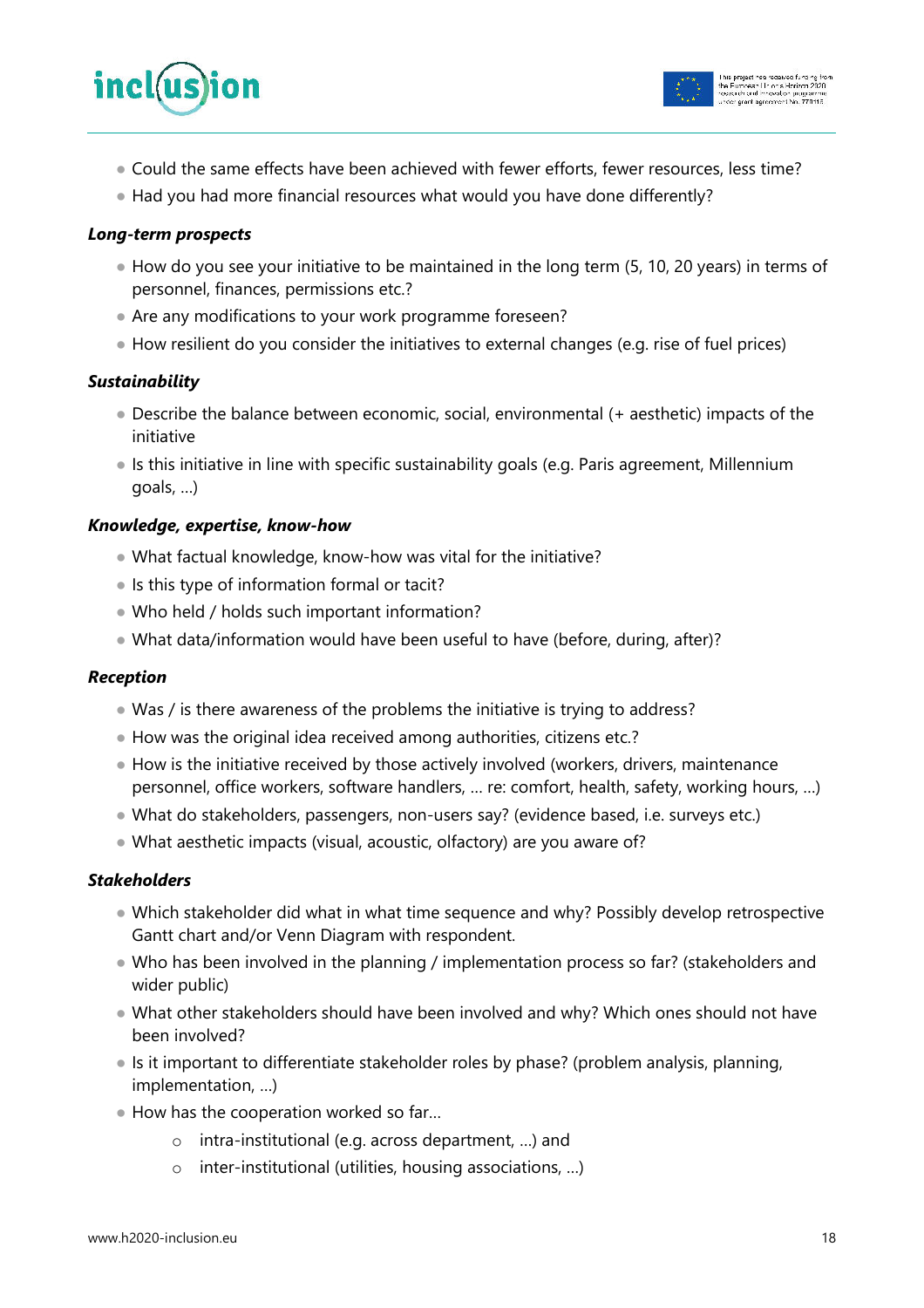



#### *Communication*

- What information has been provided to which stakeholders and the general public at which stage?
- What is the role of the media (local newspaper, radio, online journalism, social media, ...)

#### *Impact*

- Are there any ongoing or periodic evaluation activities taking place? If so, could we get access to the results?
- What impacts have materialised in your Pilot Lab so far?
- Are there any other external factors or initiatives active alongside the INCLUSION measure which affect or influence the INCLUSION measure effectiveness/impact?

#### *Supporting factors*

- What (in a very wide sense) fostered the process? (expected and unexpected). How and to what degree?
- How would you rate public support or opposition to your Pilot Lab?
- Who were / are promoters and supporters of your initiative?
- What support was crucial? What support would have been good?

#### *Barriers*

- What were / are the main obstacles? Were they anticipated or not?
- Did you anticipate certain problems, which turned out much less serious?
- Were specific individuals and/or groups particularly hostile to the initiative?
- What non-human barriers (legal, regulatory, technical difficulties, …) did you encounter?

**Final Evaluation** (some questions from the Interim Stage to be repeated)

- What are the impacts on the pre-identified problems? Were the original objectives achieved?
- Are there any other external factors or initiatives active alongside the INCLUSION measure which affect or influence the INCLUSION measure effectiveness/impact?
- (How) do the actual results deviate from the expected results?
- How can the deviation(s) from the expected results (if any) be explained?
- Who are the impactees? Are some of them possibly "voiceless"? Have they all been consulted at some point along the process – when and how?
- What are the economic, social, environmental, aesthetic impacts?
- Have some of your external context conditions changed? (national laws; ...)
- Have some of your locally specific context conditions changed? (e.g. change of political majority; landslide; public perceptions; major event; …)
- What did take more / less time than expected?
- Are there any positive impacts on problems that were not previously identified?
- Are there any unintended side-effects, positive / negative (also second-order effects)?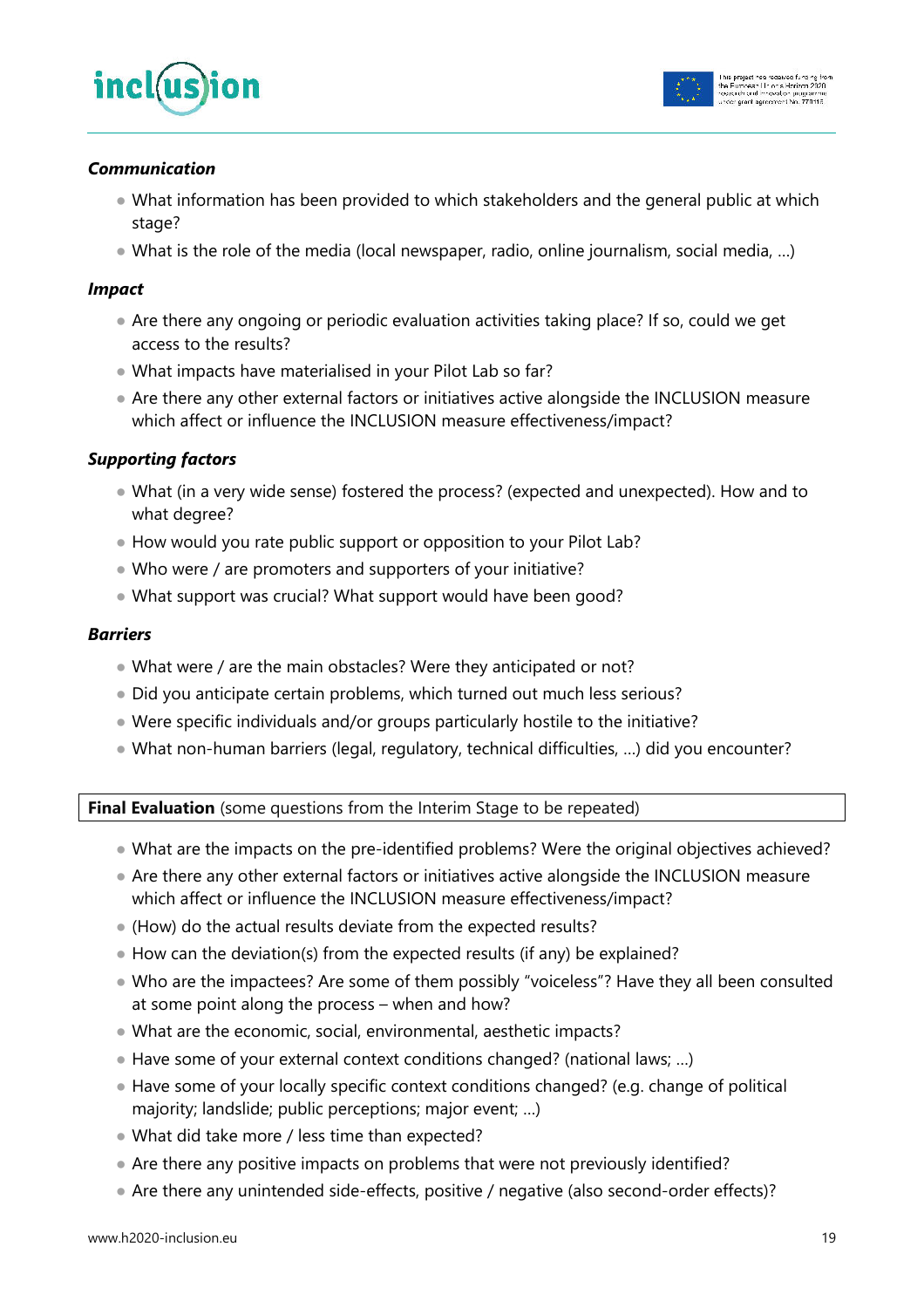



- Do you expect the achievements to be sustained for the next 5, 10, 20 years?
- Are the results compatible with / contradictory to other local policy goals?
- Have you detected or do you expect to have triggered any knock-on effects? (e.g. spin-off projects)
- What do stakeholders, passengers, non-users say? (evidence-based, i.e. surveys etc.)
- How do you interpret the acceptability signals from stakeholders, the political sphere and the general public?
- What aesthetic impacts are you aware of, acoustic, olfactory, visual?
- Contractual issues, e.g. with suppliers, with support / complementary partners, with citizens
- Are there any spatial issues, e.g.
	- o *with regards to topography (valley, hill, …)*
	- o *proximity to high-demand centres*
	- o *real estate prices*
	- o *start of bus line, end of line, along the line*
- Anything to report with regards to time
	- o *Seasons, months, weeks, day of the week, time of the day, minutes, seconds*
	- o *Subjective perception of time (e.g. waiting times / idle times)*
	- o *Night times, rush hours etc.*
	- o *Timetabling /scheduling*
- Financial implications
	- o *Investment costs (infrastructure, hardware, software, …)*
	- o *Labour costs (incl. re-training)*
	- o *Capital costs*

In addition to these phase-specific questions, some of the following questions will be addressed and discussed at various points of the PE process:

#### **Critical Reflection**

- Would you say that all key elements of cause-effect chains are well understood; or only assumed; or unknown?
- What should have been done differently and why?
- What should not have been done at all?
- What other stakeholders should have been involved and why? Which ones should not have been involved?
- What decisions should have been pre-made?
- What expected obstacles were serious problems? Which ones did not turn out problematic?
- What unexpected obstacles emerged?
- What data/information would have been useful to have (before, during, after)?
- Could the same project-level effects have been achieved with fewer efforts, fewer resources, less time? (efficiency)
- Could the same (or better) macro-level effects have been achieved with completely different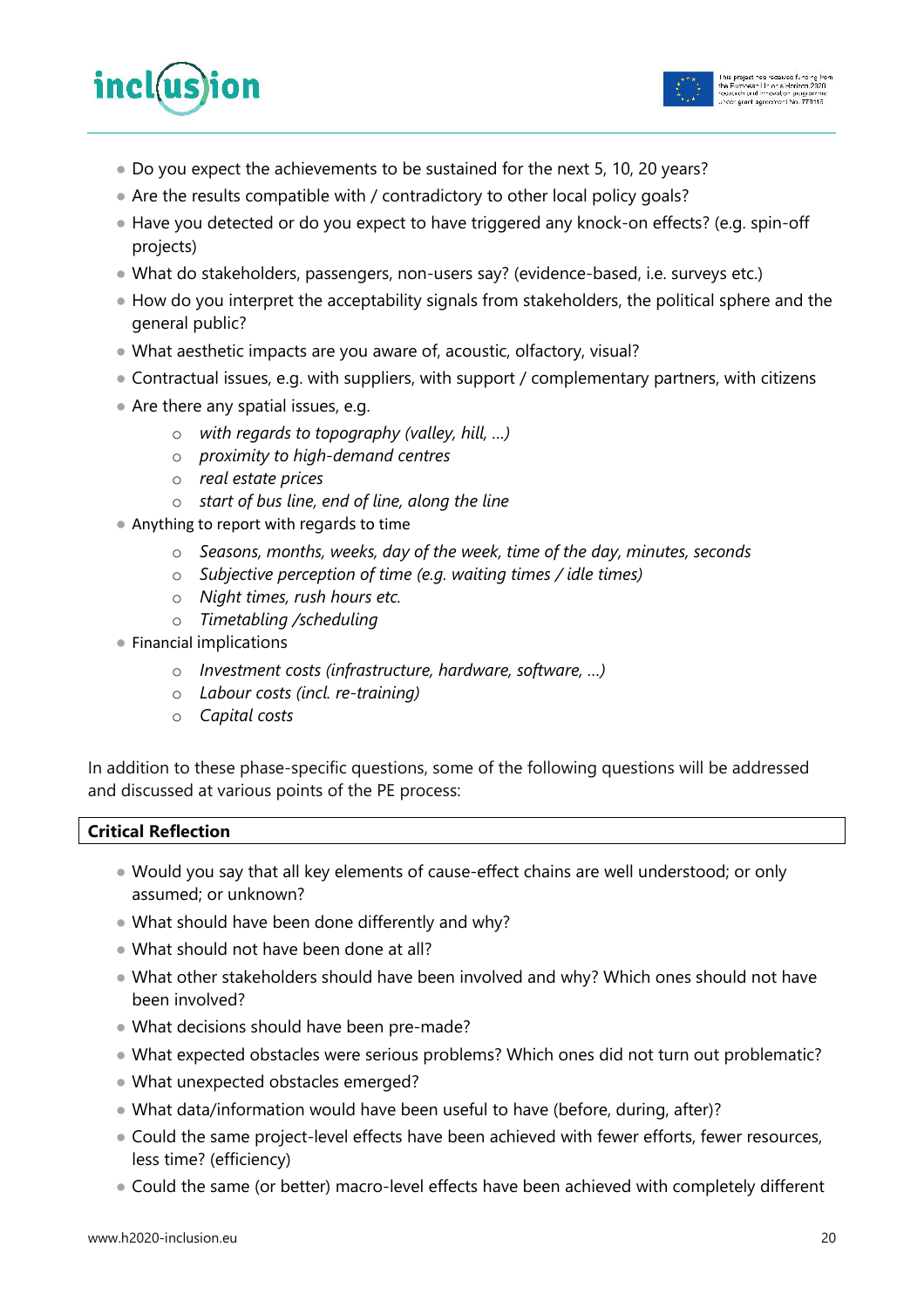



measures?

• What are relevant political context conditions (all hierarchical levels)?

#### **Recommendations**

- Policy recommendations (local, national, EU) (re: mobility, energy, ...)
- What should someone else with similar aims pay attention to and why?
- What external factors (e.g. national laws) impacted in what way on our Pilot Lab?
- What recommendations would you give to which actors? (industry, SMEs, start-ups, regulators, policy makers, media, local activists, …)

# 8 Analysis and Conclusions

We assume that the majority of raw "data" for the PE will be qualitative. This material in itself does not "speak by itself" but requires an analysis step with the purpose

- *to detect patterns in the data,*
- *to sort similar types of information according to certain parameters,*
- *to identify similarities across Pilot Labs,*
- *to find correlations and causalities within Pilot Labs,*
- *to check for plausibility*

Such analyses and their results are most effective and credible when they are undertaken in a structured and transparent way so that the resulting conclusions are "solidly 'grounded' in the data collected" (DG BUDGET, 2004, p. 89). It is therefore necessary, to operate with an explicit analysis strategy, which is guided by the following key principles:

- *"Coding and abstraction. The identification of categories of concepts that are used to label data (coding), the grouping of linked categories of data and the conceptualisation of the latter at a higher level of abstraction to produce conclusions.*
- *Data matrices. The identification of key themes or dimensions and the sorting of data in respect to them, hence making patterns across data easier to draw out.*
- *Frequency counts. The identification of key themes and assertions and counting the number of times that they occur in the data.*
- *Time-series qualitative data analysis. The chronological ordering of data to provide an account of activities and events in such a way as to identify causal relationships." (DG BUDGET, 2004, p. 89)*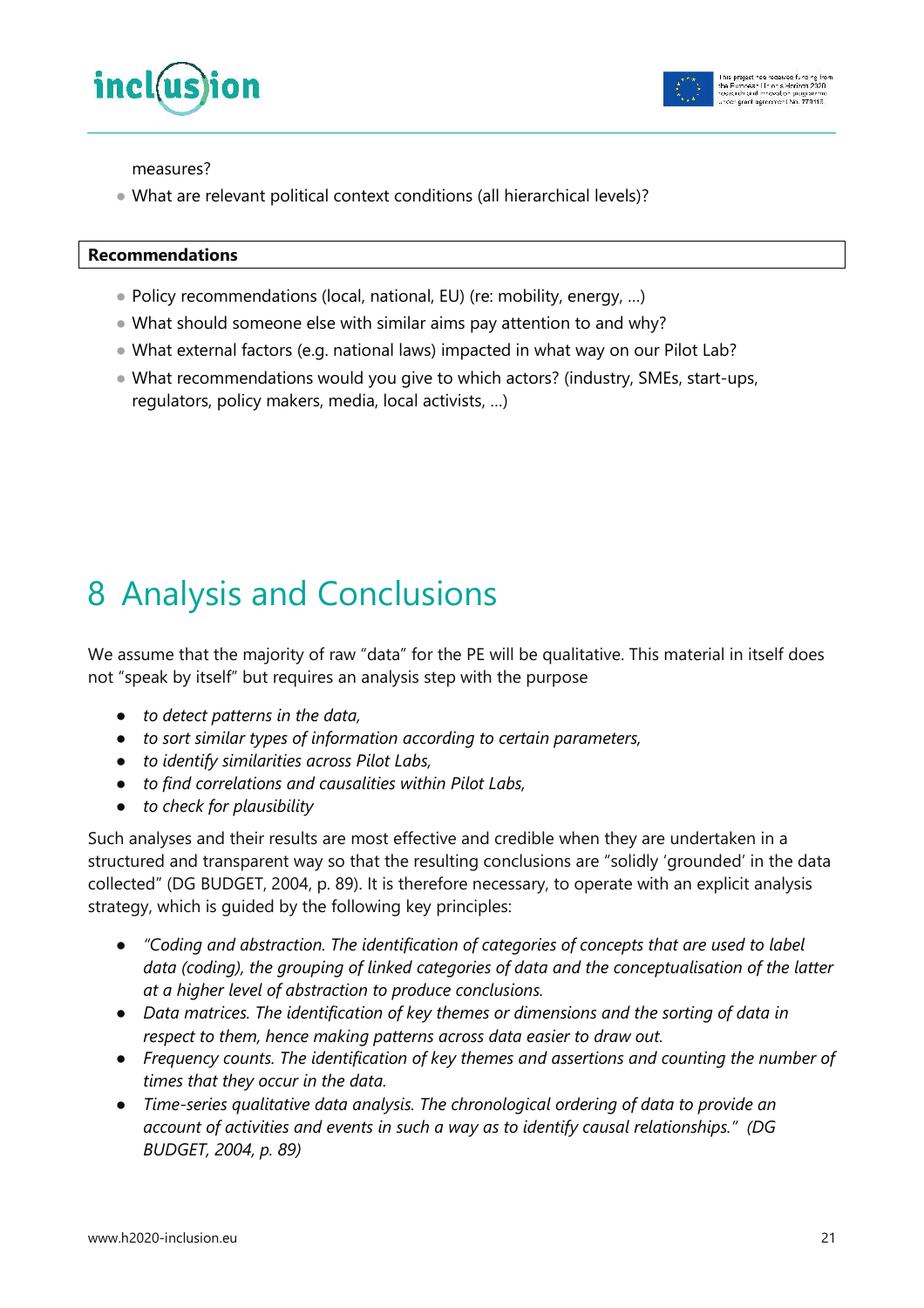

The Qualitative Data Analysis Software NVivo will be used for this purpose. It will facilitate a systematic testing for pre-existing and emerging ("grounded") hypotheses. This procedure revolves around the identification of suitable codes (like "tags") for specific units of information; sometimes as short as half a sentence. A code is meant to capture the essence of such a unit of information.

For example: An interviewee might report about the importance of state-funding during the early phases of a project when the conceptual cornerstones are being defined. The sentences that contain this information would then be coded with "subsidy" and "planning". Another interviewee from another case might report about the importance of subsidies for proper evaluation; this would trigger the application of codes like "subsidy" and "evaluation". At some point, the analysis could thus systematically retrieve all units of information that deal with subsidies.

Some codes will be pre-defined, corresponding to pre-existing assumptions and specific research interests such as the search for approaches that are likely or unlikely to be transferable to other context conditions. Examples include:

- *Sharing approaches have the biggest potential to alleviate the risk of transport poverty for people below the age of 40.*
- *Trust is a key ingredient of successful initiatives that aim at tackling the risk of transport poverty for older people and for women of any age.*

All INCLUSION partners – in particular the Pilot Lab partners themselves – are encouraged to formulate such hypotheses and to suggest related "codes". This will help to narrow the "search corridor" for patterns during the analysis phase. Project partners can do this at any time before, during and after they engage in the actual research process. Unlike much of positivistic research, which stipulates that hypotheses have always to be formulated before data is being gathered, the approach adopted by INCLUSION explicitly allows to "learn as we walk". In other words, some sensible hypotheses will surely emerge only when the data starts to "speak for itself", i.e. as soon as a general understanding – initially tacit – grows among the researchers who are executing the data gathering and the analysis. This means that we do admit assumptions and speculations about potential mechanisms and patterns into the analysis process even if they were spawned and nurtured "late" in the research process. Whether empirical data validates such assumptions will be shared with the project partners during each consortium meeting.

At the end of the coding process, the final set of codes represents the distillate or essence of the large amount of relatively unstructured data that was gathered during the actual research phase. These codes can then be investigated for any relationships, simultaneous or exclusive occurrence, frequencies etc. The results can be visualised in word trees, word clouds, mind maps, concept maps, sociograms, etc.

Multiple iterations of this direct engagement with the data should enable the research team to ultimately develop a draft typology of underlying principles and generalisable lessons. Multiple versions of these conclusions will be shared and discussed within the entire INCLUSION consortium until eventually, the essential lessons learned can be formulated as a unified position of the INCLUSION team.

This core output of the entire process evaluation will be articulated in a format suitable for the intended target audience in terms of writing style, layout, format etc. The content focus will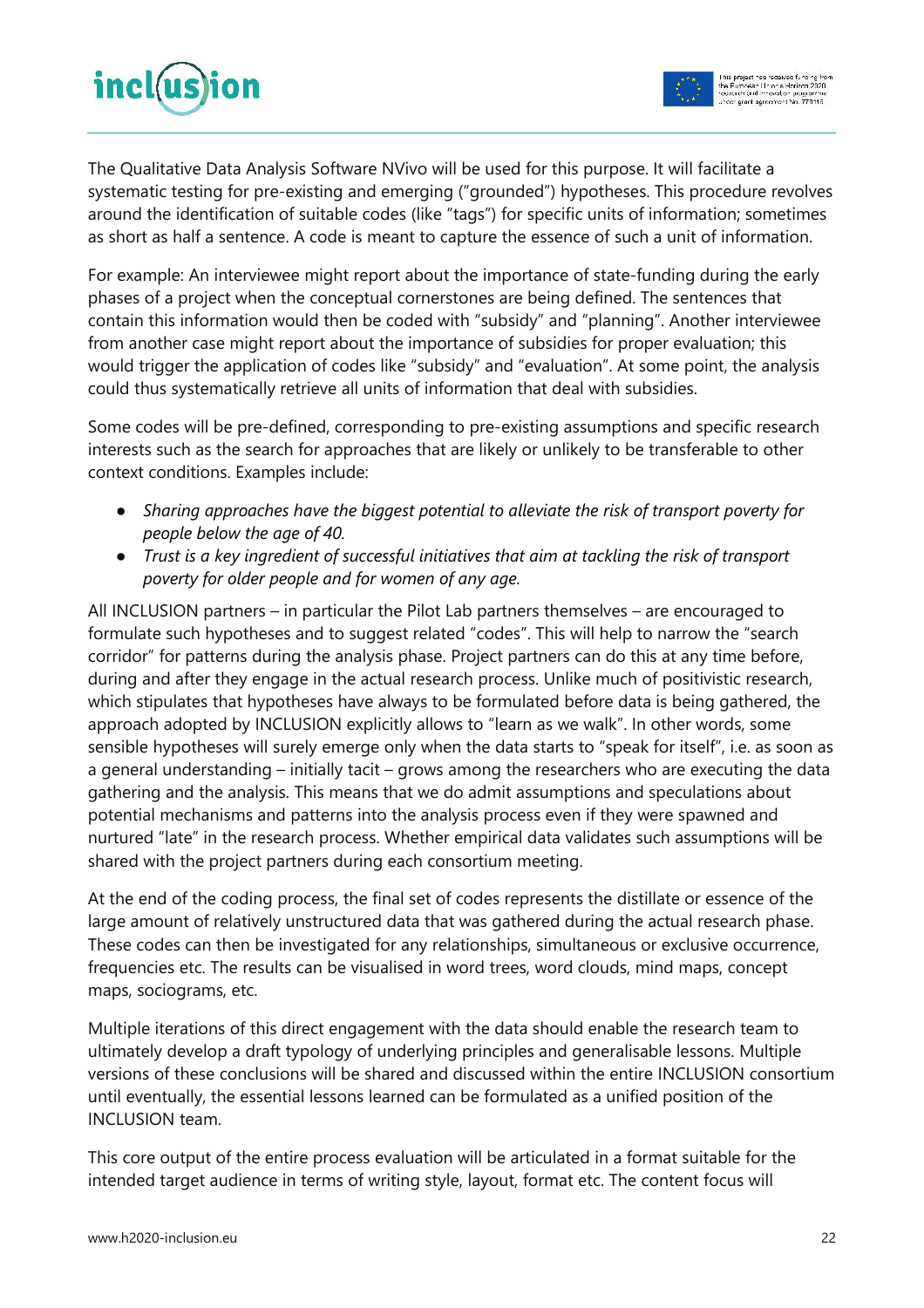

correspond to the overarching goal of the PE in general, that is, the facilitation of upscaling and transfer.

# 9 Ethical conduct

### 9.1 **Ethical principles**

No INCLUSION related activity must ever violate basic ethics principles; these are articulated in the INCLUSION Data Management Plan (part of Deliverable 9.1). Of particular, and very concrete, relevance for the conduct of the process evaluation is a set of promises that will be given to everyone who engages in an interview, focus group meeting or interactive drawing exercise. These promises are articulated in the following Informed Consent Sheet and the corresponding Consent Form.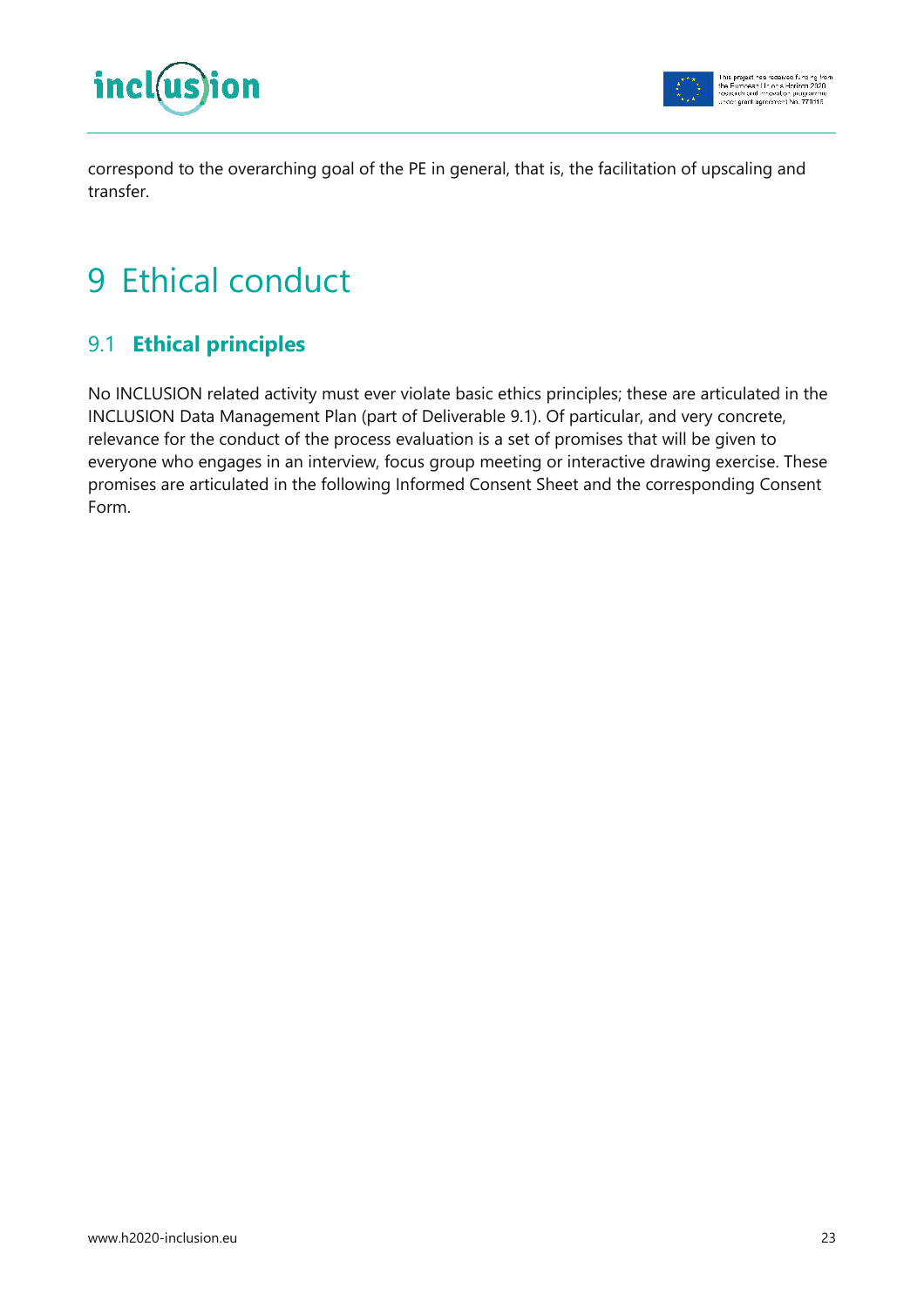

### **INFORMED CONSENT SHEET**

As someone who is actively involved in an INCLUSION Pilot Lab you are invited to share some of your experience. Take your time to read the following information and please ask if anything is unclear.

**Who will conduct the research?** The organisation in charge of the process evaluation is Rupprecht Consult. The responsible persons are Ralf Brand and Kristin Tovaas. You can reach the team on +49 221 60605512 or at r.brand@rupprecht-consult.eu.

**What is the aim of the research?** The INCLUSION project has built-in elements to evaluate A) the impact and B) the processes of each Pilot Lab. The latter will help to understand the reasons for the former. In other words, the process evaluation should allow the INCLUSION team to understand the "stories behind the figures." This, in turn, will help to assess the transferability of certain measures to other cities and regions.

**Why have I been chosen?** You have been chosen because of your active role in a Pilot Lab. It is foreseen to collect the views of around 12 persons in total across the 6 Pilot Labs.

**What, concretely, does my participation entail?** You will be asked to …

- engage in an interview (face-to-face, over the phone or via tele-conference);
- participate in a focus group meeting with some other people to discuss certain issues;
- answer some questions in a survey, most likely online;
- put down some of your thoughts visually, e.g. by drawing a network of actors, by sketching the timeline of your initiative etc.

**What happens to the information collected?** The Information you provide will be typed as notes and will be analysed for patterns across all Pilot Labs. The information will be securely stored for a maximum of 5 years after the end of INCLUSION. Upon your written request by you we will destroy any records we have of the conversation(s) with you.

**How is confidentiality ensured?** The raw information gathered through surveys, interviews and focus groups will not be released to the public! Only anonymised versions (i.e. without references to real names) will be accessible to selected individuals of the INCLUSION team. If you have concerns about this please do get in touch with Ralf or Kristin (contact details above). Reports, scientific papers, posters, lectures etc. for the public will not include any real names, only pseudonyms (unless interviewees wish to be named). Care will also be taken not to disclose identities by references to professional roles or organisations. The key between real names and pseudonyms will be encrypted and will only be accessible to the INCLUSION team.

**How often and how long will I be asked to contribute?** Participant will be asked for a maximum of three interviews and/or one focus group meeting. An average interview might last between 30 and 60 minutes, a focus group session probably around one hour. It should be possible to fill in a survey in 10-20 minutes.

**How is the research funded?** The entire INCLUSION project is paid for by the European Commission through the research framework programme "Horizon 2020".

**What if I require further information, or have any concerns?** Please contact Ralf Brand in the first instance (details above). If you have concerns that you would prefer not to discuss with members of the process evaluation team, please contact the INCLUSION project coordinator:

| Michele Masnata | Softeco Sismat S.r.l. Head Office |                                                                                                 | www.softeco.it |
|-----------------|-----------------------------------|-------------------------------------------------------------------------------------------------|----------------|
|                 |                                   | Via De Marini 1 - WTC Tower 16149 Genoa - Italy michele.masnata@softeco.it ph. +39 010 6026 312 |                |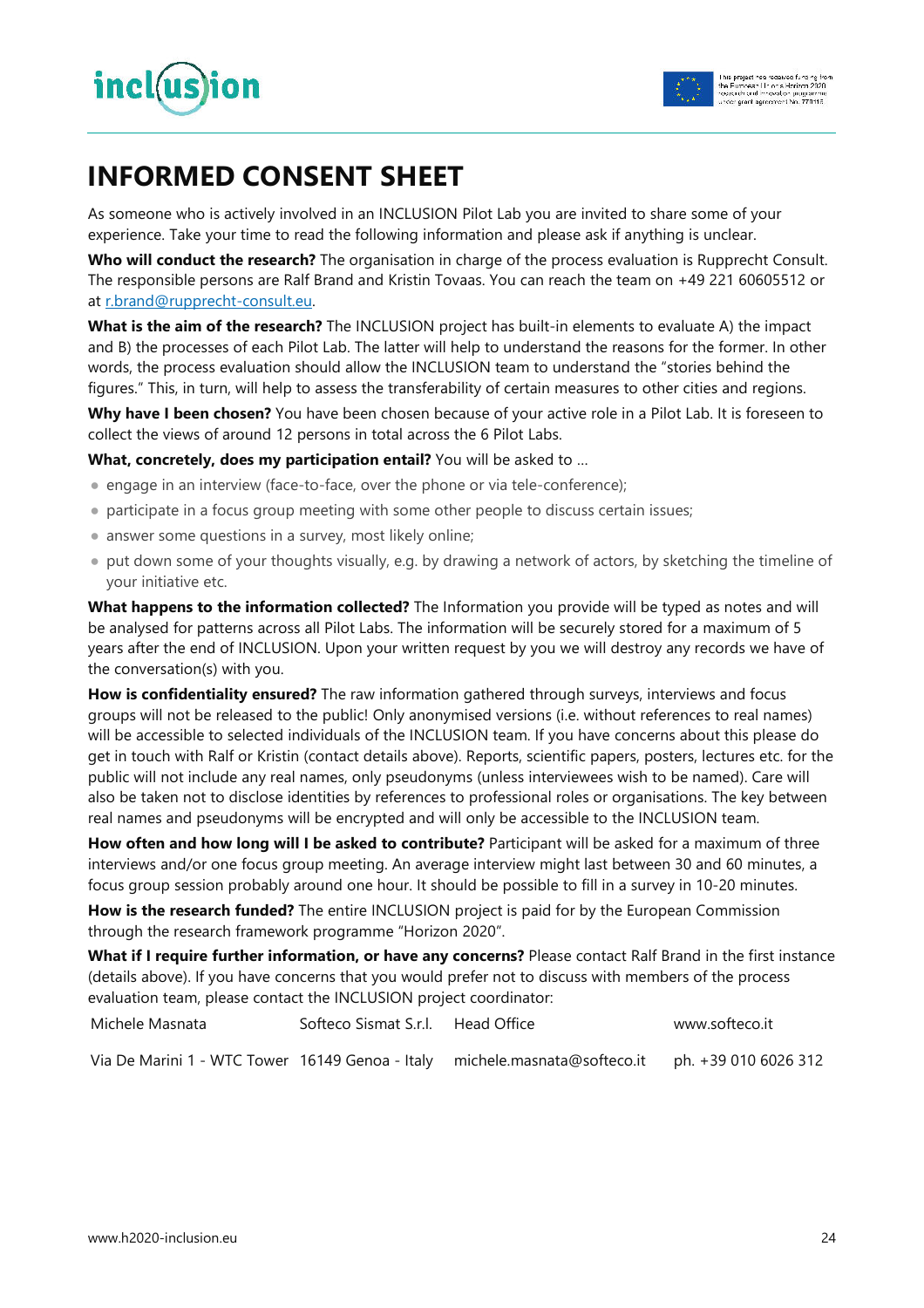

### **Process Evaluation Consent Form**

If you agree, after having read the above Information Sheet, to participate in the INCLUSION process evaluation, please complete this form by placing your initials in the boxes provided. **Please note** that some points are optional. At the end please sign the form at the bottom.

1) I confirm that I have had time to read the information sheet provided, and have had the opportunity to ask questions and have these answered to my satisfaction.

2) I agree that any anonymised information collected may be passed to other members of the INCLUSION team and only to them.

3) Please choose one of the following three options by initialling one of them in the right box

 3a) I agree to the use of *anonymous* quotations from these interviews or focus groups in reports and publications.

3b) Or: I agree to the use of my *real* name in any future reports or publications *(optional).*

3c)  $Or$ : I would like to be informed at my below email address if the Process Evaluation team is planning to use my real name in any report or publication. If I do not object within 10 days of such an email I imply my consent to the use of my real name. *(optional).* 

5) OPTIONAL: I agree that interviews and focus groups might be audio-recorded and transcribed as long as these recordings are stored securely on an encrypted computer.

| My email Address: |  | (optional) |
|-------------------|--|------------|
|-------------------|--|------------|

*and/or* my telephone Number: \_\_\_\_\_\_\_\_\_\_\_\_\_\_\_\_\_\_\_\_\_\_\_\_\_\_\_\_\_\_\_\_\_\_\_\_\_\_\_\_\_\_\_\_\_\_\_\_\_ *(optional)* 

I agree to take part in the INCLUSION process evaluation under the above specified conditions

Name of participant and the Signature Control of Date Signature Signature

Name of Researcher The Signature Controller Signature Date Signature



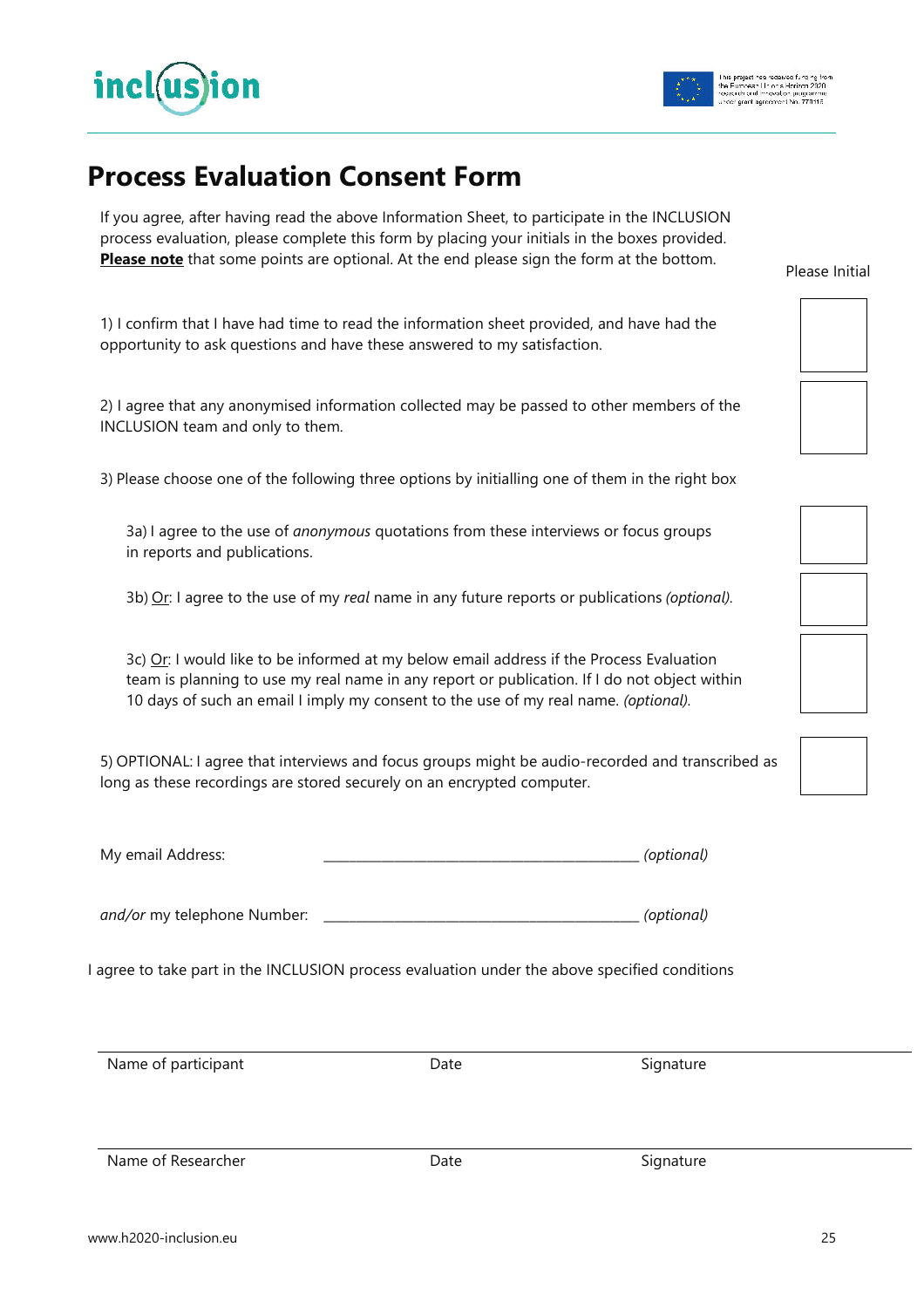

# 10 Bibliography

- Chatham House (2018) Chatham House Rule www.chathamhouse.org/about/chatham-houserule
- CIVITAS GUARD (2006), Framework for Evaluation.
- CIVITAS POINTER (2009), Framework for Evaluation in POINTER.
- DG BUDGET Evaluation unit. (2004). Evaluating EU activities: a practical guide for the commission service. Luxembourg: Office for Official Publications of the European Communities. Retrieved on 22. Sept. 2015 from http://ec.europa.eu/smartregulation/evaluation/docs/eval\_activities\_en.pdf
- Dziekan, K. et al. (Eds.). (2013). Evaluation matters: a practitioners' guide to sound evaluation for urban mobility measures. Münster: Waxmann. Available at www.civitas.eu/sites/default/files/Evaluation Matters.pdf as of Oct. 31 2018
- Piao, J. and J. Preston (2010), CBA Recommendations for CIVITAS Evaluation, TRG University of Southampton.
- van Rooijen, T., Nesterova, N., & Guikink, D. (2013). Applied framework for evaluation in CIVITAS PLUS II. Retrieved on 22. Sept. 2015 from www.civitas.eu/sites/default/files/Results%20and%20Publications/ civitas\_wiki\_d4\_10\_evaluation\_framework.pdf